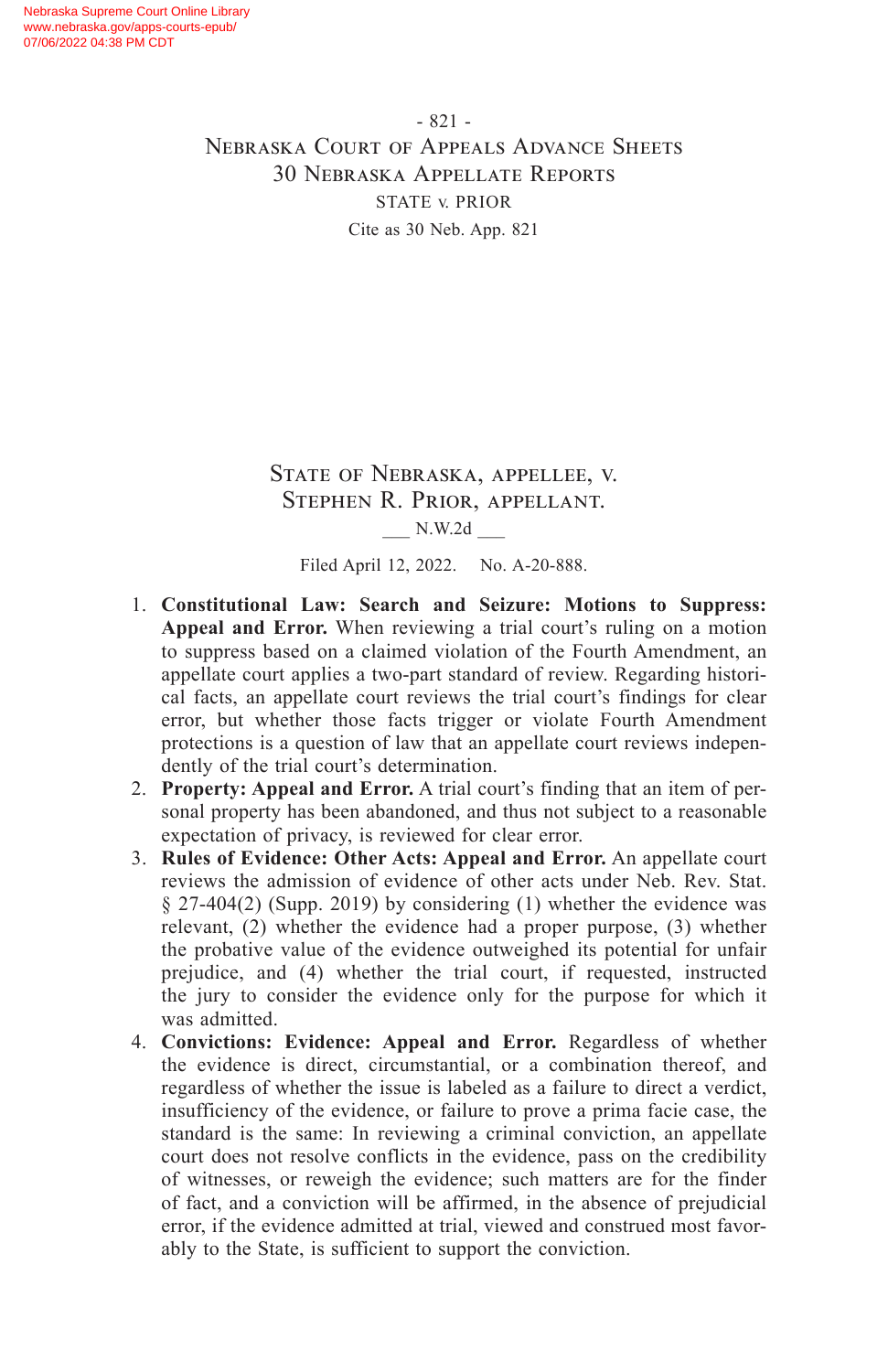# - 822 - Nebraska Court of Appeals Advance Sheets 30 Nebraska Appellate Reports STATE v. PRIOR Cite as 30 Neb. App. 821

- 5. **Evidence: Appeal and Error.** The relevant question for an appellate court on review of the sufficiency of evidence is whether, after viewing the evidence in the light most favorable to the prosecution, any rational trier of fact could have found the essential elements of the crime beyond a reasonable doubt.
- 6. **Sentences: Appeal and Error.** An appellate court will not disturb a sentence imposed within the statutory limits absent an abuse of discretion by the trial court.
- 7.  $\therefore$  In reviewing a sentence imposed within the statutory limits, an appellate court considers whether the sentencing court abused its discretion in considering and applying the relevant factors as well as any legal principles in determining the sentence to be imposed.
- 8. **Sentences.** Generally, it is within a trial court's discretion to direct that sentences imposed for separate crimes be served either concurrently or consecutively.
- 9. **Constitutional Law: Search and Seizure.** The Fourth Amendment to the U.S. Constitution and article I,  $\S$  7, of the Nebraska Constitution protect individuals against unreasonable searches and seizures by the government.
- 10. **Search and Seizure.** When individuals voluntarily abandon property, they forfeit any expectation of privacy in the property that they might otherwise have had.
- 11. **Constitutional Law: Search and Seizure.** Because the Fourth Amendment does not protect voluntarily abandoned property, a warrantless search or seizure of abandoned property does not violate the Fourth Amendment.<br>12. : A searc
- 12. \_\_\_\_: \_\_\_\_. A search for Fourth Amendment purposes occurs when the government violates a subjective expectation of privacy that society recognizes as reasonable.
- 13. **Constitutional Law: Property: Search and Seizure.** Once a defendant abandons an item of personal property and makes it available to the police or the public, he or she does not retain a reasonable expectation of privacy in the property for purposes of Fourth Amendment protection.
- 14. **Constitutional Law: Property: Search and Seizure: Police Officers and Sheriffs: Proof: Intent.** To show abandonment of personal property for purposes of the Fourth Amendment, the State must establish by a preponderance of the evidence that the defendant's voluntary words or conduct would lead a reasonable officer to believe the defendant relinquished his or her property interests in the item. This is an objective test based on the information available to the officer, and the defendant's subjective intent to later reclaim the item is irrelevant.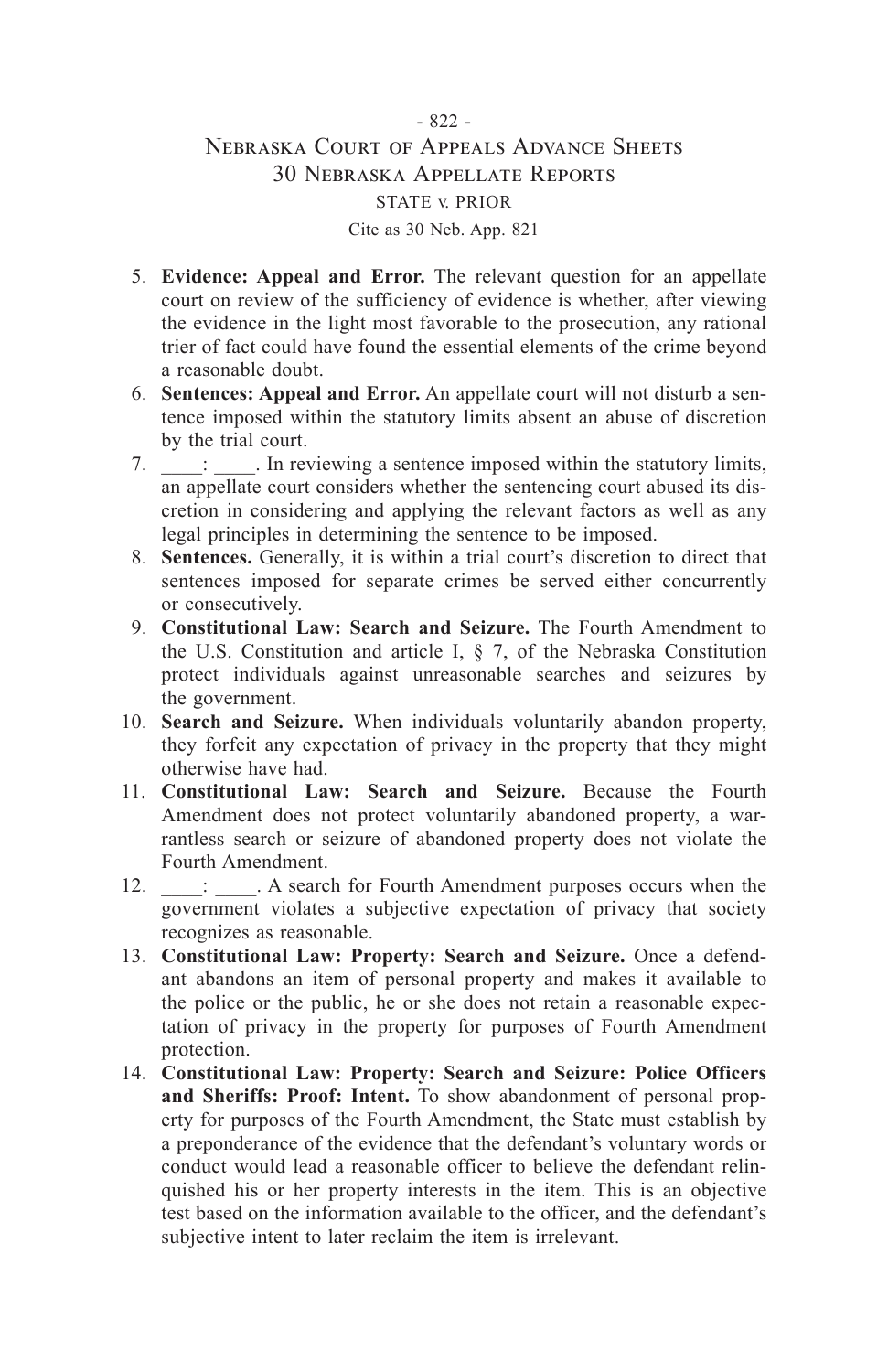# - 823 - Nebraska Court of Appeals Advance Sheets 30 Nebraska Appellate Reports STATE v. PRIOR Cite as 30 Neb. App. 821

- 15. **Property: Search and Seizure.** When determining whether property has been abandoned, courts consider the totality of the circumstances, and pay particular attention to the nature and location of any physical relinquishment of the property and any explicit denials of ownership.
- 16. **Trial: Evidence: Appeal and Error.** An objection must be specifically stated, and on appeal, a defendant may not assert a different ground for his or her objection to the admission of evidence than was offered to the trier of fact.
- 17. **Identification Procedures: Police Officers and Sheriffs: Motions to Suppress.** Suppression of identification evidence on the basis of undue suggestion is appropriate only where the witness' ability to make an accurate identification is outweighed by the corrupting effect of improper police conduct.
- 18. **Trial: Identification Procedures.** When no improper law enforcement activity is involved, it suffices to test the reliability of identification testimony at trial, through the rights and opportunities generally designed for that purpose, such as the rights to counsel, compulsory process, and confrontation and cross-examination of witnesses.
- 19. **Convictions: Appeal and Error.** Appellate courts will not reverse a criminal conviction in the absence of prejudice to the defendant.
- 20. **Rules of Evidence.** In proceedings where the Nebraska Evidence Rules apply, the admissibility of evidence is controlled by the Nebraska Evidence Rules; judicial discretion is involved only when the rules make discretion a factor in determining admissibility.
- 21. **Evidence: Appeal and Error.** A trial court has the discretion to determine the relevancy and admissibility of evidence, and such determinations will not be disturbed on appeal unless they constitute an abuse of that discretion.
- 22. **Trial: Evidence: Other Acts.** It is within the discretion of the trial court to determine relevancy and admissibility of evidence of other wrongs or acts, and the trial court's decision will not be reversed absent an abuse of that discretion.
- 23. **Evidence: Other Acts: Appeal and Error.** An appellate court reviews the admission of evidence of other acts by considering whether the evidence was relevant, whether the evidence had a proper purpose, whether the probative value of the evidence outweighed its potential for unfair prejudice, and whether the trial court, if requested, instructed the jury to consider the evidence only for the purpose for which it was admitted.
- 24. **Trial: Witnesses: Service of Process.** Process to secure attendance of witnesses from another state may not be issued unless the testimony proposed to be elicited from such witnesses is relevant to the issues to be tried.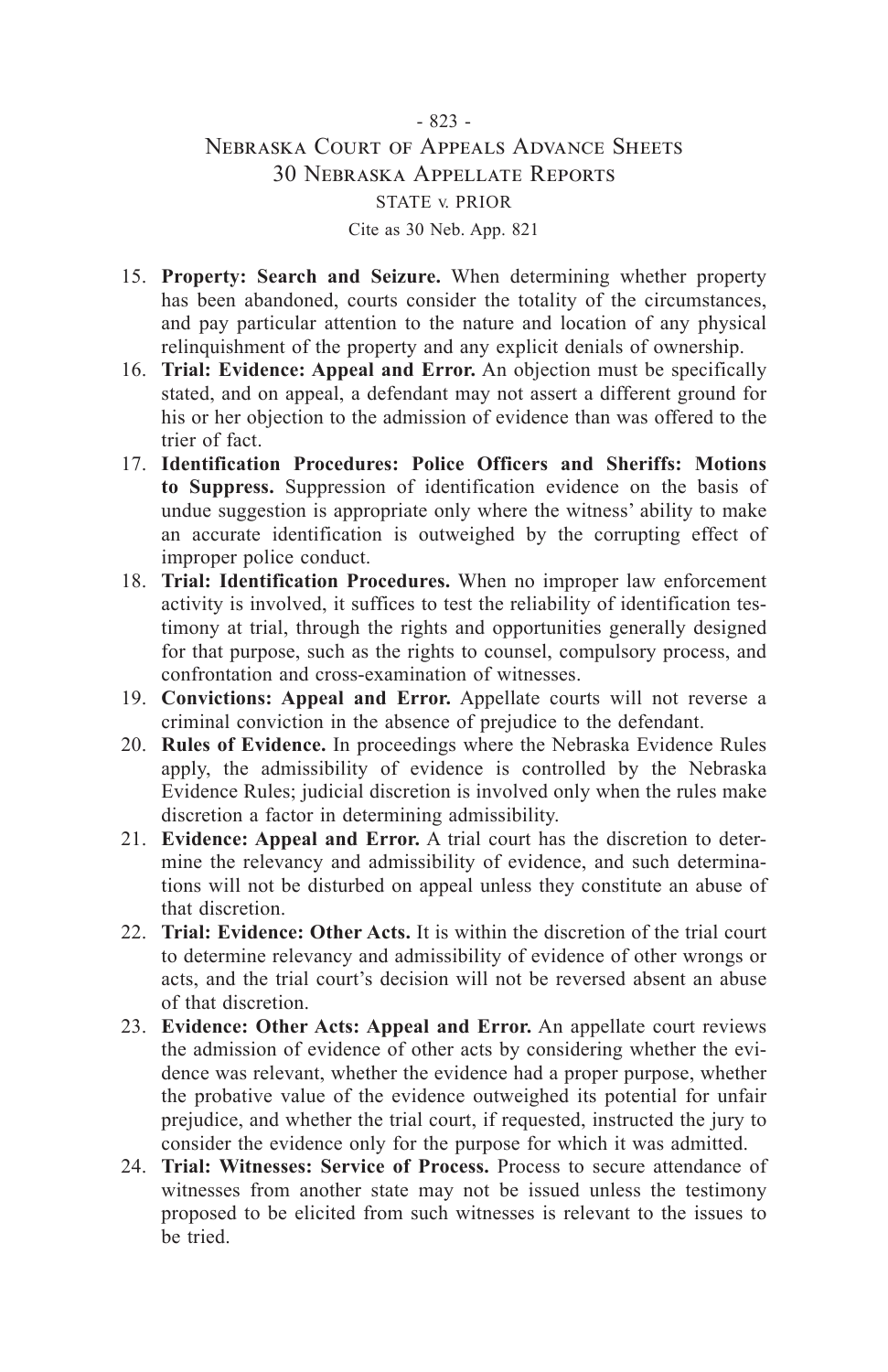# - 824 - Nebraska Court of Appeals Advance Sheets 30 Nebraska Appellate Reports STATE v. PRIOR Cite as 30 Neb. App. 821

- 25. **Trial: Pleadings: Evidence.** It is proper to sustain a motion in limine to prevent reference to or the offer of evidence concerning matters which are entirely extraneous or irrelevant to the issues of the case.
- 26. **Criminal Law: Directed Verdict.** In a criminal case, a court can direct a verdict only when there is a complete failure of evidence to establish an essential element of the crime charged or the evidence is so doubtful in character, lacking probative value, that a finding of guilt based on such evidence cannot be sustained. If there is any evidence which will sustain a finding for the party against whom a motion for directed verdict is made, the case may not be decided as a matter of law, and a verdict may not be directed.
- 27. **Sentences.** When imposing a sentence, a sentencing judge should customarily consider the defendant's (1) age, (2) mentality, (3) education and experience, (4) social and cultural background, (5) past criminal record or record of law-abiding conduct, and (6) motivation for the offense, as well as (7) the nature of the offense and (8) the amount of violence involved in the commission of the crime. However, the sentencing court is not limited to any mathematically applied set of factors.
- 28. The appropriateness of a sentence is necessarily a subjective judgment and includes the sentencing judge's observation of the defendant's demeanor and attitude and all the facts and circumstances surrounding the defendant's life.

Appeal from the District Court for Sarpy County: GEORGE A. Thompson, Judge. Affirmed.

Thomas P. Strigenz, Sarpy County Public Defender, for appellant.

Douglas J. Peterson, Attorney General, and Jordan Osborne for appellee.

MOORE, ARTERBURN, and WELCH, Judges.

WELCH, Judge.

#### I. INTRODUCTION

Stephen R. Prior appeals seven felony convictions and two misdemeanor convictions related to a home invasion robbery and sexual assault and the sentences imposed thereon. Specifically, he contends that the district court erred in finding he did not have an expectation of privacy in an abandoned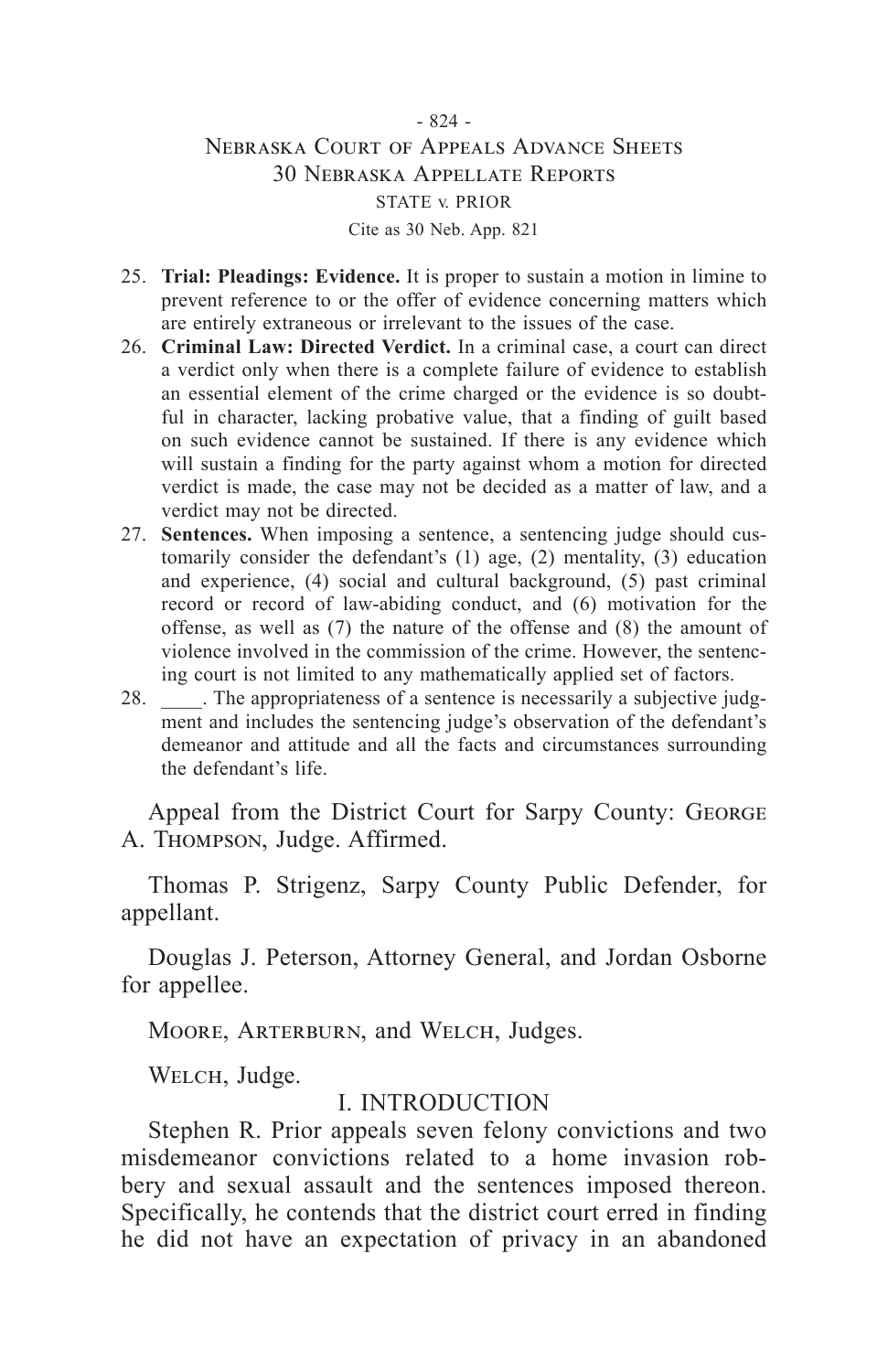bag found outside of an apartment complex, overruling his motion to suppress the victim's in-court voice identification of him, allowing the State to adduce evidence of Prior's physical characteristics, admitting witness testimony of prior bad acts, denying his request to secure attendance of out-of-state witnesses, denying his motion for directed verdict, and imposing excessive sentences. For the reasons set forth herein, we affirm.

# II. STATEMENT OF FACTS

# 1. Facts Giving Rise to Prior's Arrest

At 9 p.m. on October 18, 2017, W.R., who lived alone, returned to her home from work. After parking her vehicle in her garage, W.R. retrieved her mail and placed her garbage can and recycling at the curb. After performing these routine activities, W.R. entered her home and closed her garage door. She then cooked dinner, took a shower, and went to sleep. The normality of the evening ended at approximately 11:30 p.m., when a stranger, who wore a black mask extending from his nose to his neck while brandishing a black semiautomatic handgun, woke W.R. by shining a light in her eyes. The perpetrator told W.R. that he "just want[ed her] money" and forced W.R. into the kitchen where her purse was located. When the perpetrator told W.R. to throw the money on the table, W.R. noticed that the perpetrator was wearing black gloves.

The perpetrator then forced the victim to an exercise room near the garage, where he told the victim to face the wall with her hands up. Although the perpetrator left, he returned shortly thereafter, telling the victim that "we're going to go upstairs, and I'm going to be here for a while." The perpetrator forced the victim upstairs to her bedroom and directed W.R. not to look at him. The perpetrator directed W.R. to "[p]ut her face in the pillow," after which he removed W.R.'s clothing and used rope to bind W.R.'s wrists and ankles. Although the perpetrator blindfolded the victim with her pillowcase, it was not tied tightly and W.R. was able to see around it.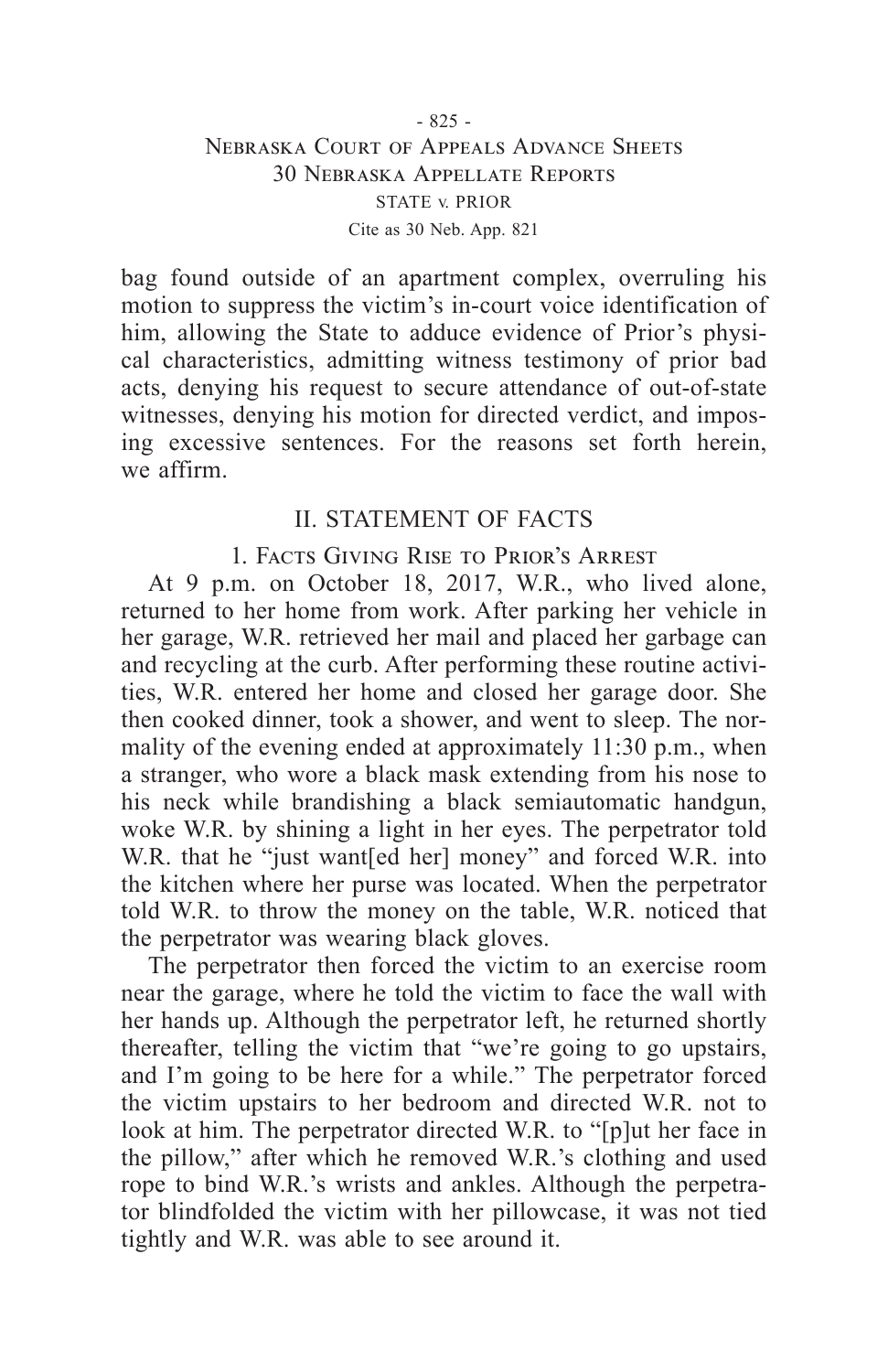# - 826 - Nebraska Court of Appeals Advance Sheets 30 Nebraska Appellate Reports STATE v. PRIOR Cite as 30 Neb. App. 821

After W.R. was blindfolded, the perpetrator removed his mask and gloves and proceeded to kiss, touch, and digitally penetrate W.R. without her consent. The perpetrator also forced W.R. to perform oral sex on him, after which he retrieved a condom and then vaginally penetrated W.R. without her consent. At some point throughout the encounter, the individual pulled out the knife in his front pocket and cut the ropes binding W.R.

Following the assault, the perpetrator forced W.R. to take a shower, telling her that "you're going to wash your mouth out with water at least two times" and that "you're going to stay in there at least five minutes, and then I'm going to be gone." After a few minutes, the perpetrator returned to the bathroom stating, "I'm still here." W.R. complied with the perpetrator's demands, staying in the shower for about 10 minutes until she could no longer hear him, after which she immediately dressed and drove to a friend's home. En route, W.R. called her friend and explained what had happened. During the call, W.R. expressed fear about reporting the assault due to the perpetrator's threats to kill her. However, W.R.'s friend reported the assault, and by the time W.R. arrived at her friend's home, paramedics and the police were present.

W.R. was able to provide law enforcement with specific details regarding the assault and the perpetrator because the blindfold had not been tied tightly and did not completely block W.R.'s vision during the assault. W.R., who at the time was a medical resident, described the perpetrator as a white male who had disheveled "grayish brown" hair; was approximately 50 to 60 years old; smelled of cigarette smoke; did not have pubic hair; was circumcised; had approximately a 1-centimeter horizontal scar on his abdomen, which W.R. believed to be a laparoscopic scar; had a tight and distended abdomen; and had what appeared to be another scar running down his chest and "around the left side of his belly button." W.R. provided the same identifying characteristics to a sketch artist in order to help identify her assailant.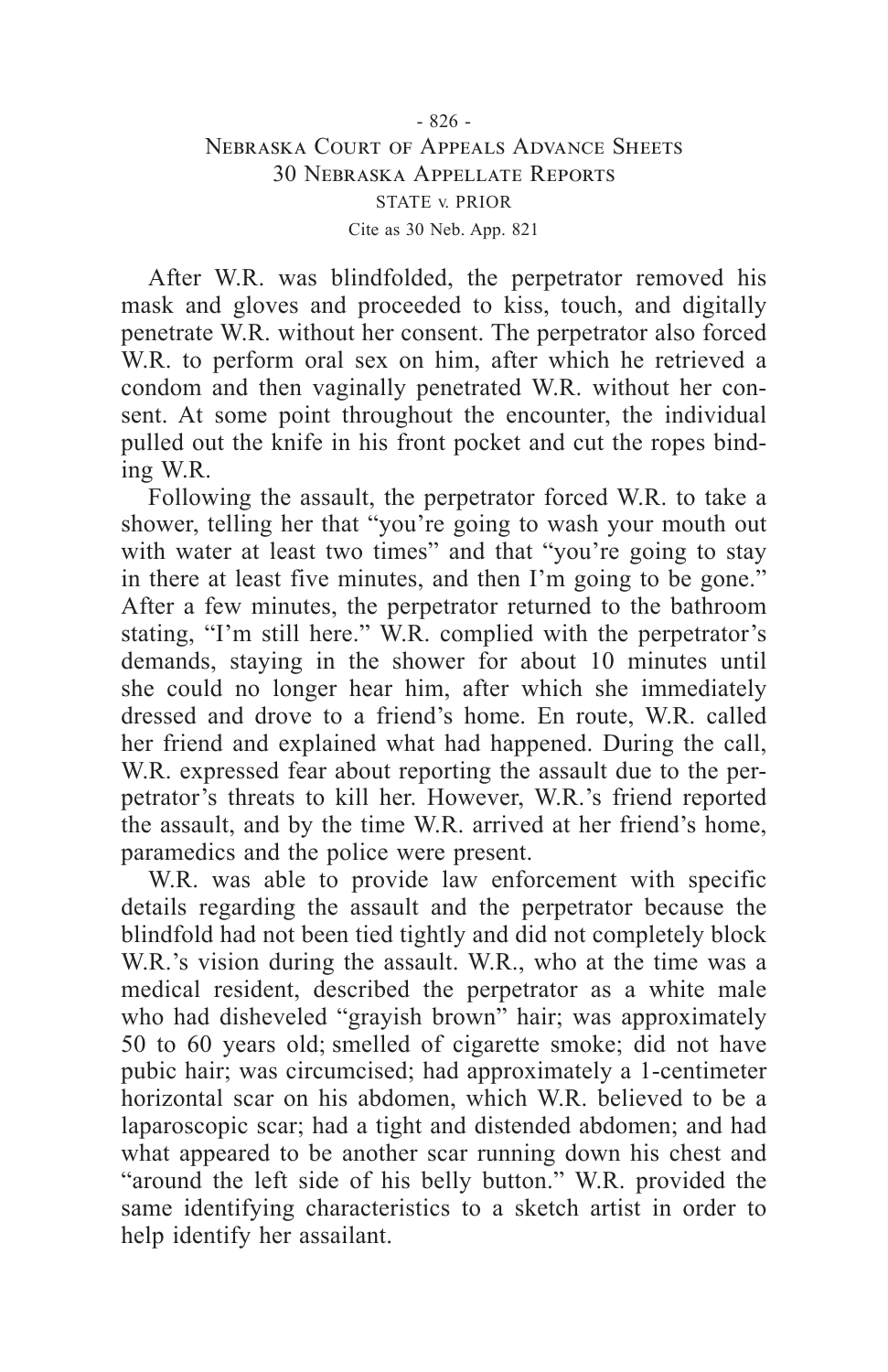# - 827 - Nebraska Court of Appeals Advance Sheets 30 Nebraska Appellate Reports STATE v. PRIOR Cite as 30 Neb. App. 821

W.R. also informed law enforcement that she had observed a knife in the right front pocket of the perpetrator's black jeans and that the rope used to bind her was white, about 1 centimeter in diameter, and made from an unknown soft material that she knew was not twine. The perpetrator wore a black T-shirt, a black sweatshirt, and a pair of glasses with either no frames around the bottom or very thin frames. W.R. stated that she assumed that the perpetrator obtained the condom from a darkcolored bag, about the size of a backpack, that he had placed near her bed.

W.R. reported that although the perpetrator wore a mask part of the time, she could hear and understand him clearly when he spoke. W.R. reported to law enfocement that the perpetrator asked her, "[I]s this the first you've heard [of] me?" and then said, "You need to be more careful. Your garage door didn't close all the way." She testified he also said that "if [she] ever told anybody that he would come and find [her] and kill [her]." W.R. told law enforcement that she felt terrified throughout the encounter and believed she was going to die.

#### 2. Investigation

While W.R. provided information to law enforcement, other officers went to the victim's home which showed no signs of forced entry. Officers noted that the bedding in one of the bedrooms was disheveled and that there was water alongside the shower door. Law enforcement collected evidence from W.R.'s home, including a "bunched up" condom that was found in bedroom linens where the assault occurred. The condom appeared to contain a "moisture," which officers could not identify without testing. Law enforcement also collected three strands of gray hair located on the bedroom floor and a half empty bottle of water. Law enforcement also located eight stains in the bedroom, none of which presumptively tested positive for semen. During this period of time, another officer serving as "stand by" noticed a suspicious white, "four-door sedan with LED lights" outside of W.R.'s residence. As the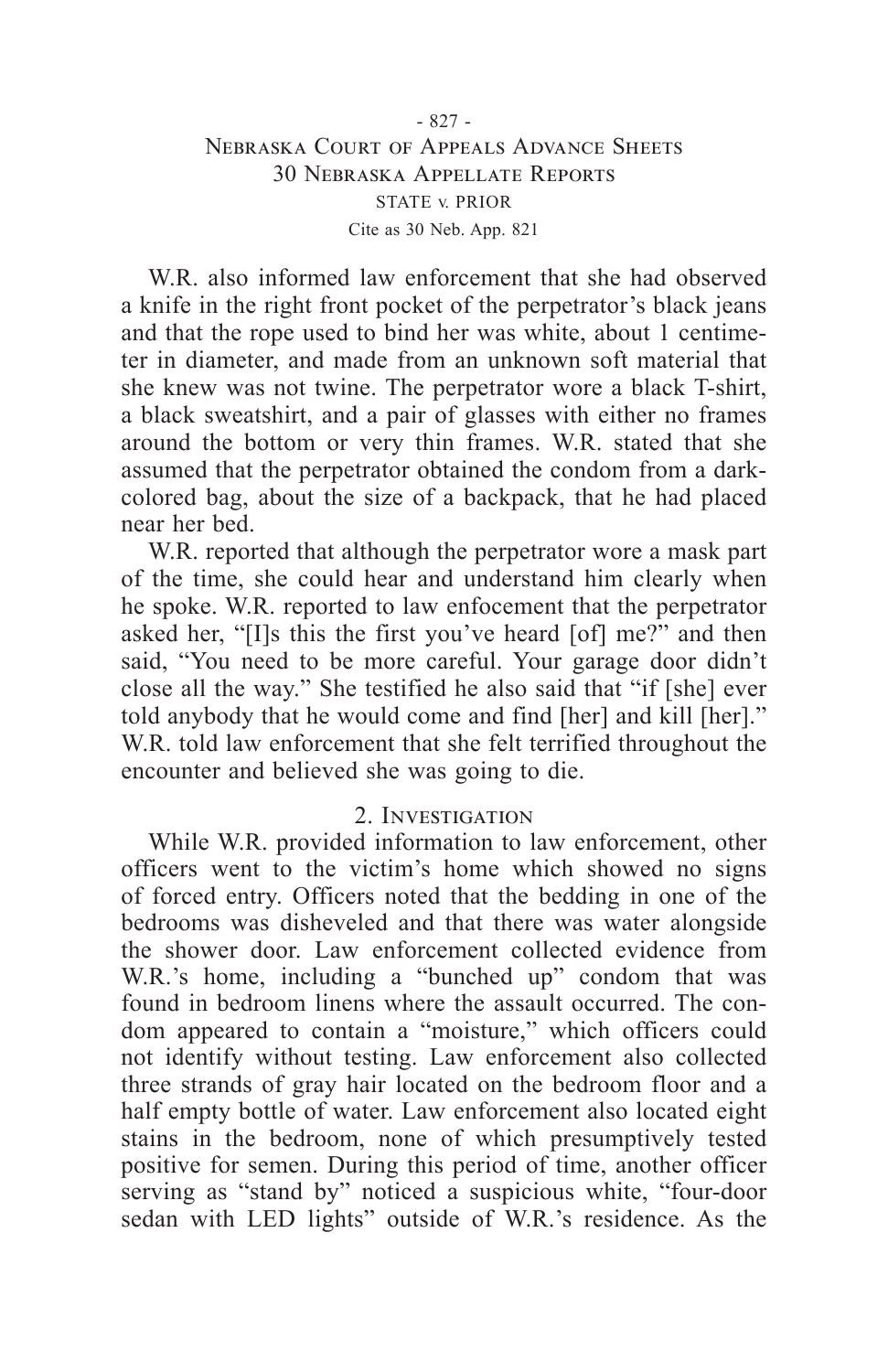officer approached the vehicle, it sped out of the area. Attempts to locate the vehicle were unsuccessful.

During a canvass of W.R.'s neighborhood, law enforcement received information regarding a suspicious white vehicle that sped away from W.R.'s home on the day of the assault. A neighbor told officers that Prior had previously lived in the area. The neighbor stated that Prior drove a white Lexus sport utility vehicle with a damaged front quarter panel, that Prior would drive through the neighborhood at least two to three times per week, and that he had last seen Prior's vehicle at about 6 a.m. on October 18, 2017. The neighbor also provided law enforcement with two videos from his home surveillance camera: a video from October 17 at 6:15 a.m. and a second video from October 18 at 6:20 a.m. After determining that Prior was the registered owner of a white 2009 Lexus sport utility vehicle with Nebraska license plates, officers conducted an independent search into Prior and reviewed "field care interviews." One of those interviews led law enforcement to Jacquilyn B., who lived in W.R.'s neighborhood and had previously reported to law enforcement an interaction that she had had with Prior.

Based on W.R.'s description and Prior's resemblance to that description, officers presented W.R. with a photographic lineup containing six photographs, including one photograph of Prior. W.R. immediately eliminated three of the photographs, but was otherwise unable to affirmatively identify her assailant from the three remaining photographs. The three remaining photographs included the photograph of Prior. Following the photographic lineup, Prior was identified as a person of interest and law enforcement was instructed to be on the lookout for Prior and/or his white Lexus.

### 3. Vehicle Surveillance

On October 19, 2017, a deputy located Prior's Lexus in the parking lot of an apartment complex that was a short distance from W.R.'s home. Upon approaching the unoccupied Lexus, the deputy observed various items inside the vehicle,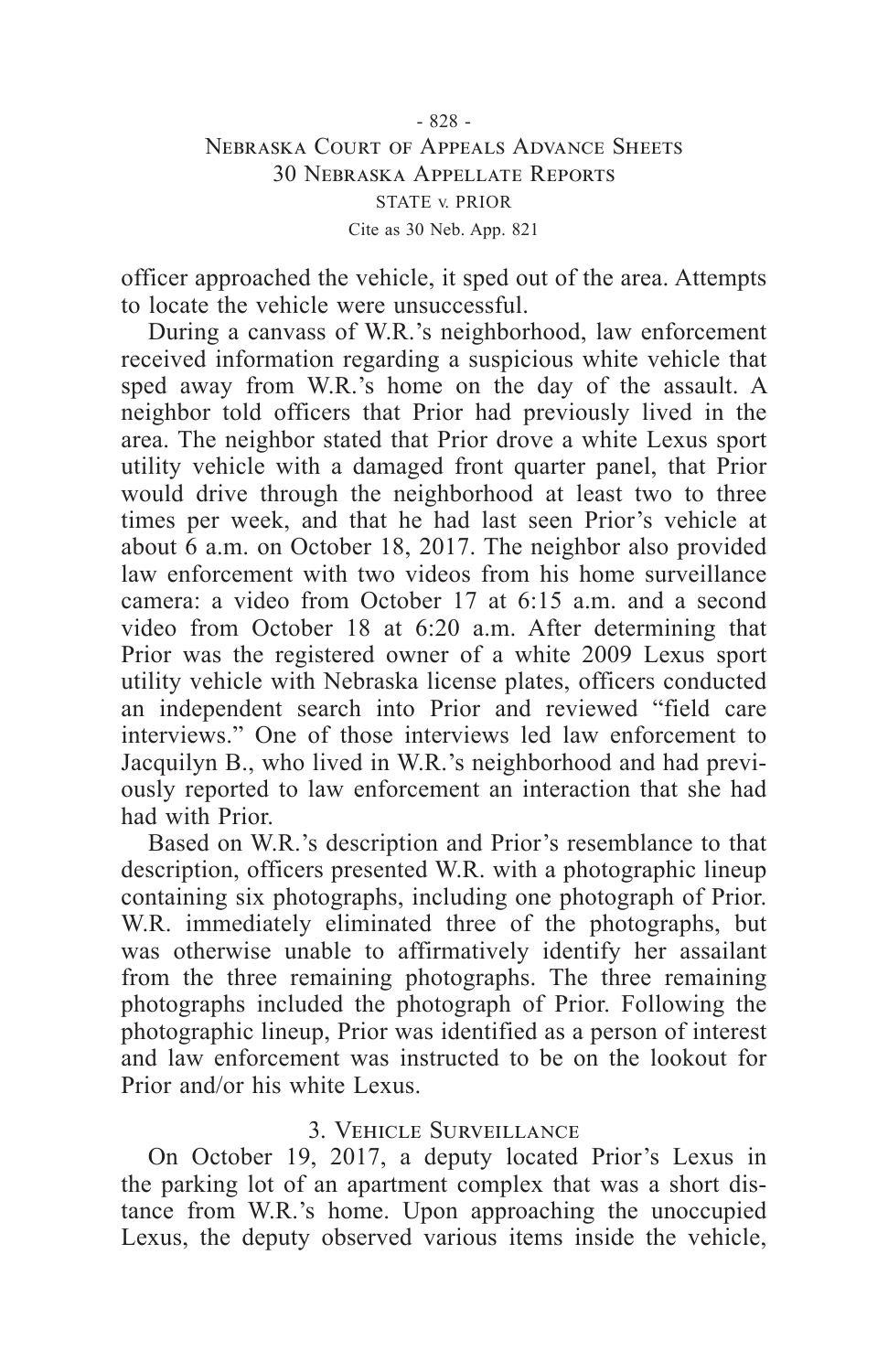# - 829 - Nebraska Court of Appeals Advance Sheets 30 Nebraska Appellate Reports STATE v. PRIOR Cite as 30 Neb. App. 821

including boltcutters, a brown wallet, binoculars, duct tape, a pair of women's underwear, leather work gloves, a "messenger type bag," white rope, water jugs, and a sleeping bag. While a search warrant of Prior's Lexus was obtained, Sgt. Greg Monico, along with another officer, conducted surveillance of the vehicle. During their surveillance, they heard branches snapping in the tree line behind them. The pair exited their vehicle, identified themselves as law enforcement, and ordered the individual to exit the tree line. Although the individual fled instead of complying with the officers' demands, the officers observed that the individual was wearing a "blue windbreaker style jacket," a head covering, dark-colored pants, and a knife sheath on his or her right side. After losing sight of the individual, officers called for backup, and during an approximately 10-minute time period, Prior's vehicle was not under surveillance. Despite having established a perimeter around the apartment complex, a "K-9" search of the area, and the search of a nearby creekbed, the individual was not located. After the search, the bottom of Monico's pants and his boots were soaked and muddy and cockleburs were stuck to his shoelaces.

After obtaining the warrant to search Prior's Lexus, law enforcement impounded the vehicle, searched it, and seized several pieces of white rope, condoms, two folding knives, blue nitrile gloves, metal handcuffs, a flashlight, a purse, a wallet, two pairs of black gloves, six pairs of glasses, binoculars, and a stethoscope. Law enforcement also took swabs of the steering wheel and gearshift and lifted a fingerprint from inside the vehicle.

#### 4. Arrest

On October 20, 2017, Prior was arrested pursuant to a warrant at the home of his friend, Donovan Skow. Officers spoke to Skow and Kathy Higgins, who was also present. Skow told law enforcement that Prior stated that he was in trouble or that the police were after him due to the police's belief that Prior was stalking someone. Higgins reported that she was Prior's friend and that, during certain periods of time over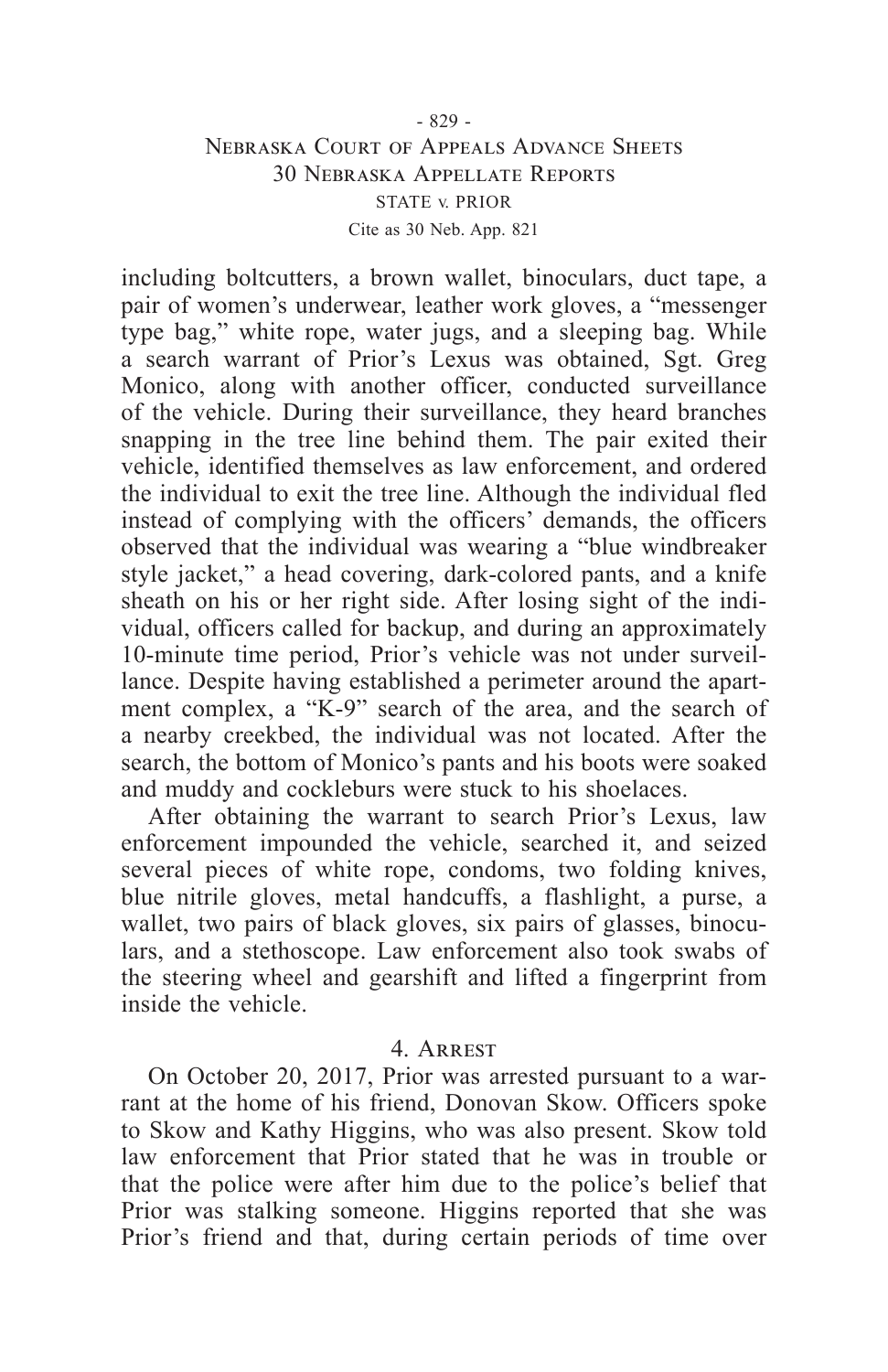# - 830 - Nebraska Court of Appeals Advance Sheets 30 Nebraska Appellate Reports STATE v. PRIOR Cite as 30 Neb. App. 821

the previous month, he had been living with her. Higgins indicated that on October 20, she received a call from Prior asking for a ride because his vehicle had broken down. When she arrived, Higgins observed that Prior was wearing a black cap, had a knife sheath or holder, and looked "rugged, . . . tired, dirty, [and] muddy." She drove Prior to her home, and then she left to go to an appointment. When Higgins returned, she noticed that her apartment blinds were closed and that Prior had been watching the news about law enforcement's search for a suspect. Higgins also informed officers that some of Prior's personal property remained at her home even though he had not been living there for the previous week. She further stated that Prior had been using her red Chevrolet Aveo since October 20. During a search of the Aveo conducted pursuant to Higgin's consent, officers seized a pair of eyeglasses, a knife inside a black knife sheath, and wet and muddy dark-colored jeans that were consistent with the officers' description of the individual fleeing from the apartment complex on October 19. Officers also seized a black gaiter mask, which covers only the lower half of one's face, which was covered in cockleburs similar to those found on Monico's shoelaces after he searched the creekbed for the fleeing individual. During a search of Higgins' home to locate Prior's property, conducted pursuant to a warrant, officers seized a pair of gloves, 9-mm ammunition, several knives, and various jackets.

After Prior's arrest, he was booked into jail and strip searched. The deputy performing that search noted that Prior's "genitals [sic] region, testicles, shaft, and above the penis were all cleanly shaven. [Prior's] penis was circumcised and [he] had a small scar, approximately half an inch on the left hip."

### 5. Bag Located at Apartment Complex

On October 21, 2017, a resident of the same apartment complex where surveillance of Prior's Lexus had occurred noticed a bag by the garages of the complex and observed that no one had approached the bag during a 5-hour timeframe. The bag was located directly east of where the surveillance of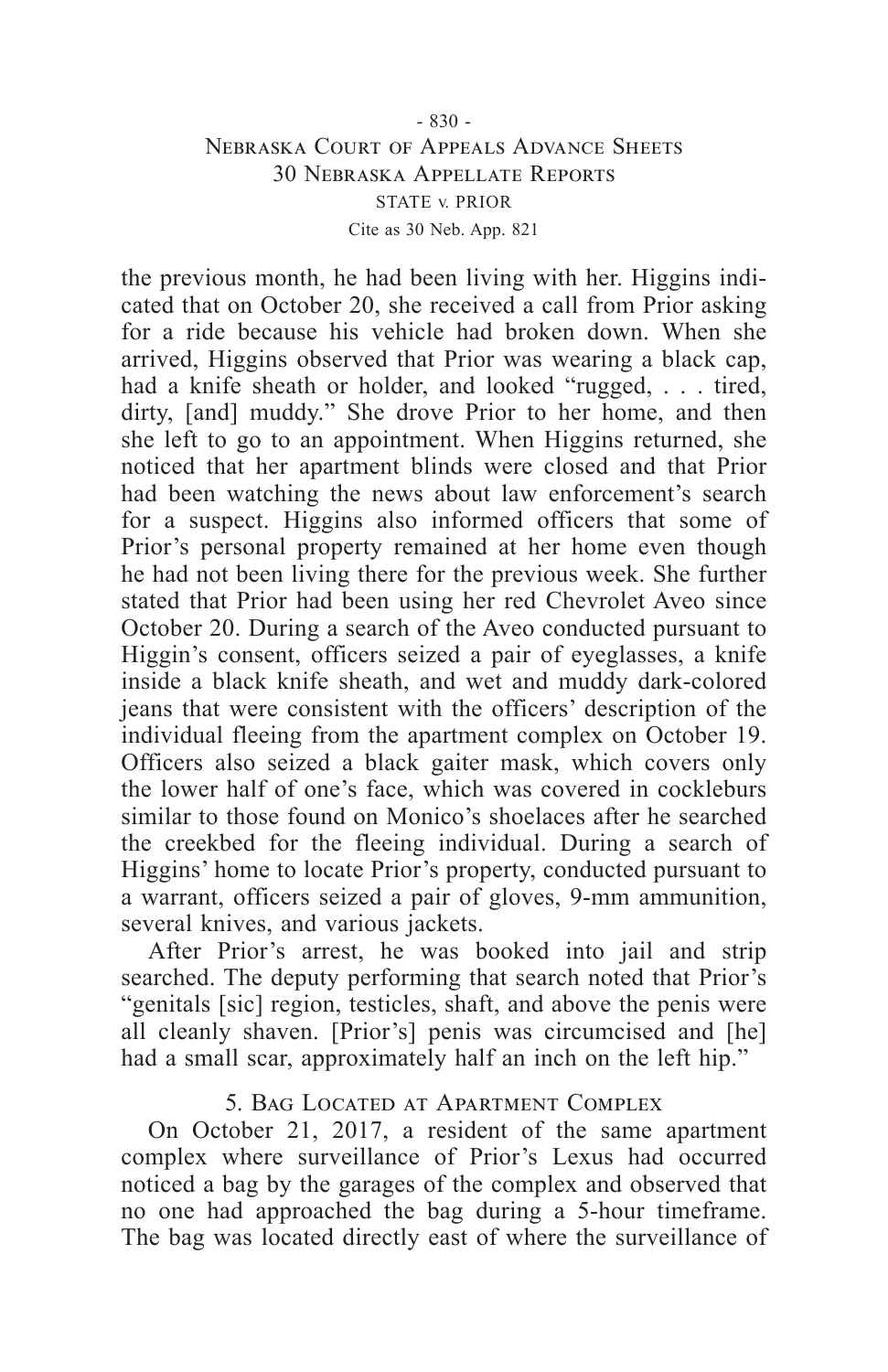# - 831 - Nebraska Court of Appeals Advance Sheets 30 Nebraska Appellate Reports STATE v. PRIOR Cite as 30 Neb. App. 821

Prior's Lexus had occurred. The following day, after noticing the bag remained in the same place, the apartment complex resident grabbed the bottom of the bag and dumped out the contents. The contents of the bag included cigarettes, a black pouch, a flashlight, zip ties, white rope, a bandage wrap, "KY Jelly" lubricant, a 9-mm semiautomatic handgun loaded with ammunition, and Prior's driver's license and Social Security card. The apartment complex resident recognized Prior from news coverage regarding the commission of a crime and notified his father, who contacted law enforcement. At the time law enforcement responded to the call, Prior had already been taken into custody. The bag and its contents were collected as evidence and were tested for DNA.

#### 6. Postarrest Interviews With Prior

Following Prior's October 20, 2017, arrest, police interviewed him two times. During the first interview, which occurred on October 20, Prior denied involvement and stated that on October 19, he was walking to stretch out his legs before going to sleep. Prior stated that he slept in his vehicle and that on the evening of October 19, someone approached his vehicle with a bag and took items from his vehicle, but fled when confronted by Prior. Prior told officers that he had noticed a large police presence in the area and decided not to go back to his vehicle that day.

During the second interview on October 22, 2017, which was conducted at Prior's request, Prior again denied involvement, but he stated that he had been distributing marijuana and stealing food from open garages. Prior confirmed that he previously resided in W.R.'s neighborhood and admitted to being in the area to drive by his mother's house. Prior repeated that he had noticed a large police presence on October 19, but added that he walked to a gas station where he called Higgins to request a ride. Prior acknowledged that he owned a white Lexus and that he returned to the apartment complex on October 20, but he denied having a bag or being in the woods near the apartment complex. During the second interview, after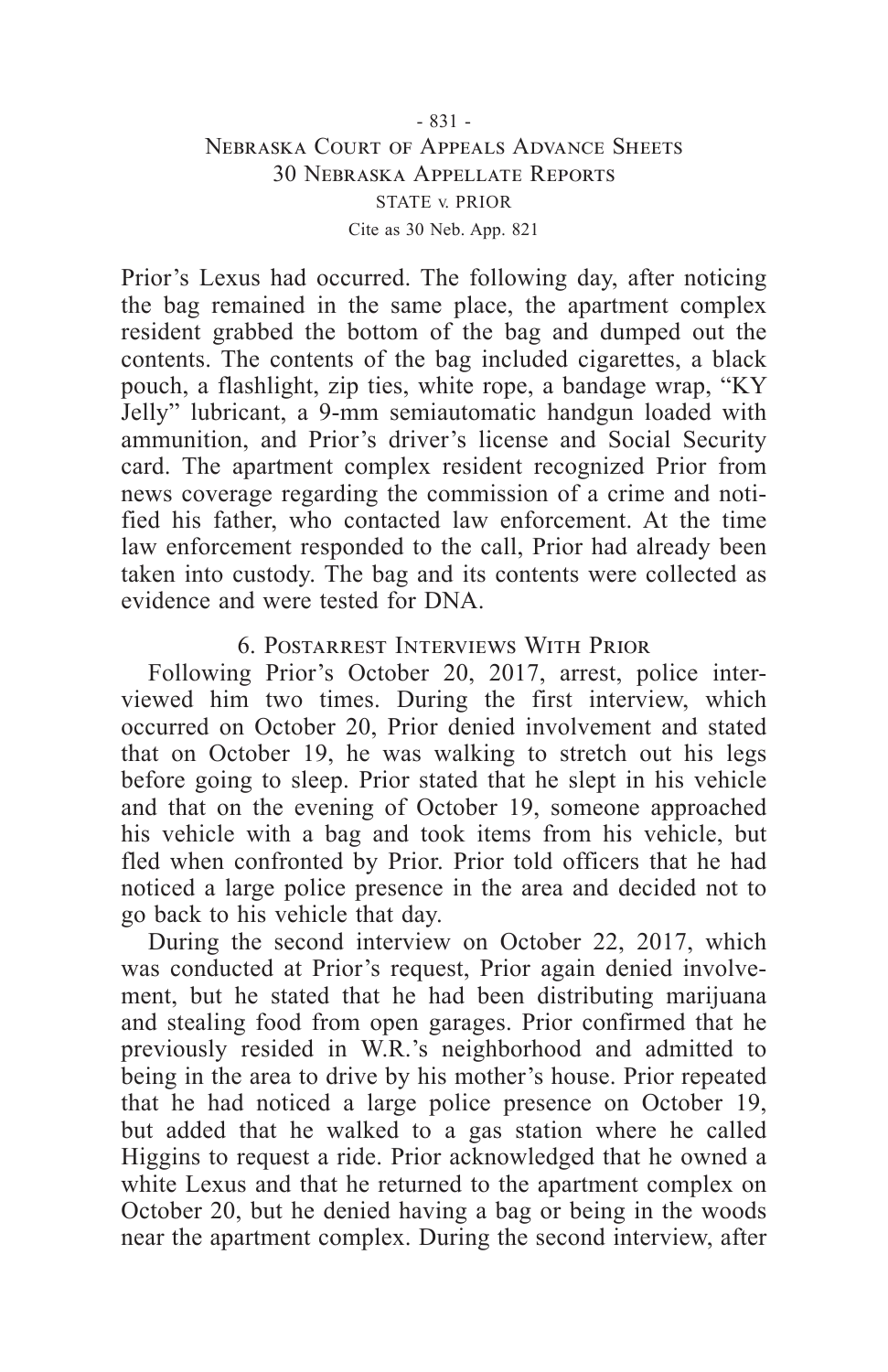# - 832 - Nebraska Court of Appeals Advance Sheets 30 Nebraska Appellate Reports STATE v. PRIOR Cite as 30 Neb. App. 821

granting Prior's request for a "smoke break," officers collected Prior's used cigarette butt to test it for DNA.

# 7. Search Warrant for Prior's Identifying Characteristics

In late October 2017, law enforcement sought a court order to obtain Prior's physical characteristics. In support of an ex parte court order allowing law enforcement to obtain identifying personal characteristics from Prior, including hair samples, digital voice recordings, and DNA evidence, the law enforcement officer's affidavit set forth the following facts: that Prior matched W.R.'s description of her assailant, that video surveillance and witness testimony had placed Prior in the area on the day of the assault, that items found inside the bag located at the apartment complex near W.R.'s residence included Prior's driver's license, and that evidence had been located containing Prior's DNA. The affidavit further set forth that W.R. had provided information regarding her assailant's identifying marks and characteristics and that, when Prior was arrested and booked into jail, officers noticed identifying characteristics similar to those described by W.R. The affidavit also stated that the officer believed that Prior would not willingly comply with a request to obtain evidence from his person because Prior had invoked his *Miranda* rights. After the court granted the request to obtain Prior's physical characteristics, law enforcement collected hair samples, buccal swabs, photographs, and other identifying characteristics from Prior.

### 8. Information and Pretrial Motions

In November 2017, the State charged Prior with 12 offenses related to the home invasion and sexual assault: count 1, first degree sexual assault; count 2, burglary; count 3, robbery; count 4, as amended, use of a firearm to commit a felony; count 5, first degree false imprisonment; count 6, possession of a firearm by a prohibited person; count 7, possession of a stolen firearm; count 8, terroristic threats; count 9, theft by receiving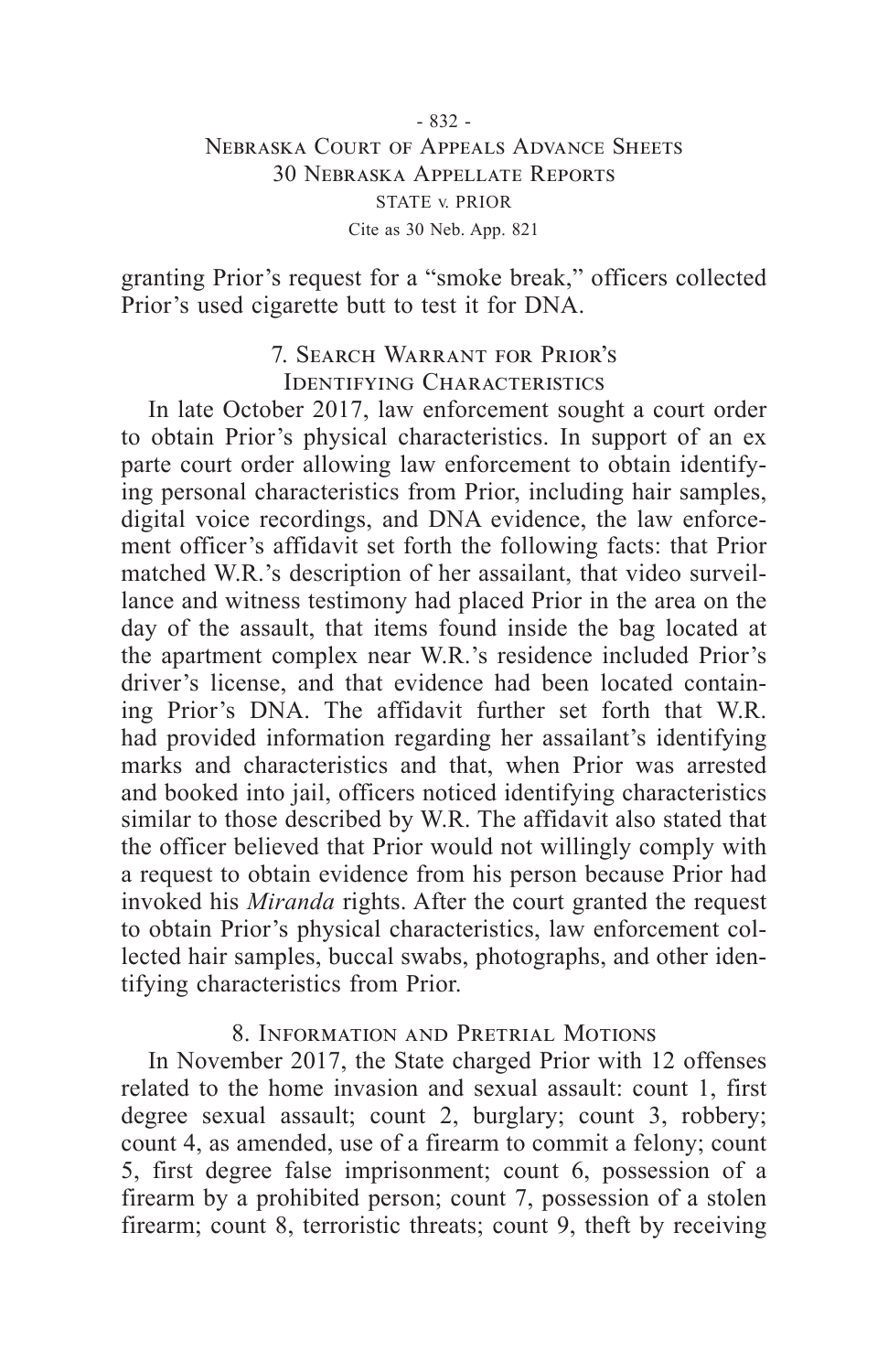# - 833 - Nebraska Court of Appeals Advance Sheets 30 Nebraska Appellate Reports STATE v. PRIOR Cite as 30 Neb. App. 821

stolen property; count 10, first degree trespass; count 11, theft by unlawful taking; and count 12, habitual criminal. Prior to the trial, the State dismissed count 7, possession of a stolen firearm, and count 9, theft by receiving stolen property.

#### (a) Motions to Suppress

Before trial, Prior moved to suppress evidence, including the search of his bag, evidence obtained during the strip search of his person during the jail booking procedure, evidence obtained pursuant to the court's ex parte order requiring him to provide physical characteristics, and W.R.'s voice identification of Prior as her assailant. The parties entered into a limited stipulation as it related to Prior's motion to suppress W.R.'s voice identification of Prior. The stipulation indicated that W.R. attended pretrial hearings, during which she identified Prior as her assailant. The parties agreed that although the State was aware of W.R.'s presence at the pretrial hearing, neither the State nor law enforcement had requested W.R.'s attendance for the purpose of making an identification. Further, the State did not provide notice to Prior or defense counsel that W.R. would be attending the pretrial hearing.

The district court denied each of Prior's motions, including finding that Prior lacked standing to challenge the search of the bag because Prior had abandoned the bag and therefore did not have a reasonable expectation of privacy in the bag or its contents; that the strip search performed during the booking process was conducted pursuant to the Sarpy County sheriff's office's standard operating procedures (SOP), which procedures were reasonable to maintain the safety and security of those entering the facility and were closely tailored to prevent contraband from entering the facility; that the affidavit in support of the ex parte order established probable cause for the search warrant for Prior's person; that Prior was given a copy of the court order; and that any objection to the search was waived by Prior's consent. Regarding W.R.'s voice identification of Prior, the district court stated: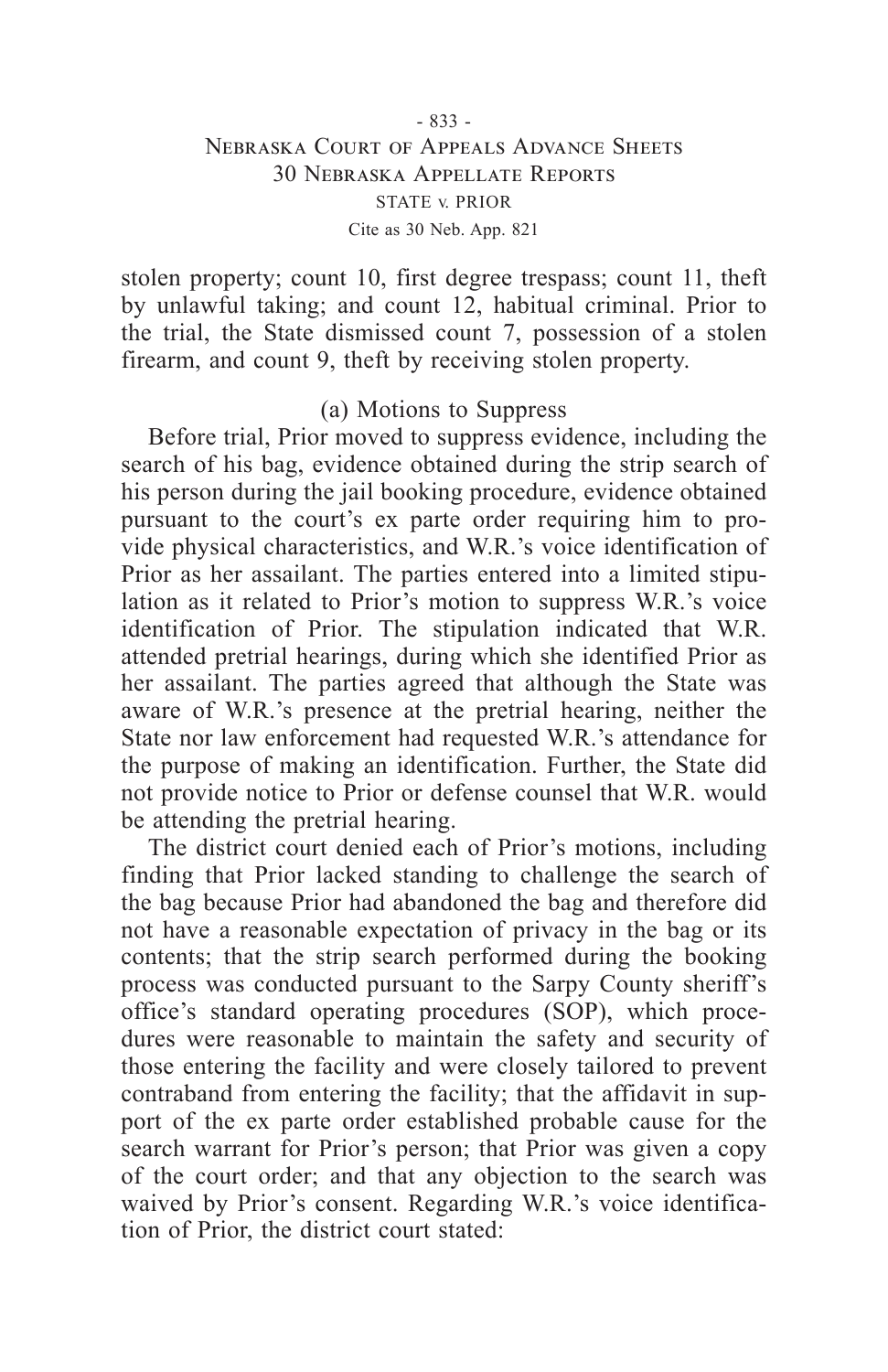# - 834 - Nebraska Court of Appeals Advance Sheets 30 Nebraska Appellate Reports STATE v. PRIOR Cite as 30 Neb. App. 821

The manner and means of identification were not suggestive, and there is indicia of the reliability prior to in court identification, W.R. had ample opportunity to hear [Prior] speak. She was adequately able to describe the same to law enforcement as to the tone, inflection, and narrative of her assailant's voice. It occurred over a lengthy period of time. She has the requisite degree of attention and degree of certainty in the matter.

### (b) State's Motions in Limine

Prior to trial, the State filed motions in limine requesting a hearing to determine the admissibility of evidence concerning Prior's September 23, 2016, contact with Jacquilyn and his actions on October 13, 2017, related to Angelique C. The State alleged that Prior's contact with Jacquilyn and his October 13 actions

may be considered admissible evidence under [Neb. Rev. Stat. §] 27-404 [(Supp. 2019)] and therefore a hearing is necessary for the State to provide proof of [Prior's] acts to demonstrate that said acts show proof of Prior's motive, opportunity, intent, preparation, plan, knowledge, identity, or absence of mistake or accident, and are therefore admissible under [Neb. Rev. Stat. §] 27-401 [(Reissue 2016)] and/or 27-404.

Following a hearing, the court sustained the State's motions in limine, finding the evidence of Prior's previous conduct was admissible.

### (c) Motion to Secure Out-of-State Witnesses

In August 2020, Prior filed a motion to secure the attendance of three law enforcement officers from Kansas, alleging that they were material witnesses to Prior's defense. The affidavit by Prior's counsel suggested that each of the witnesses could testify regarding the similarities of the instant case to that of cases involving a serial rapist in Kansas and that this evidence would support Prior's claim that he was not the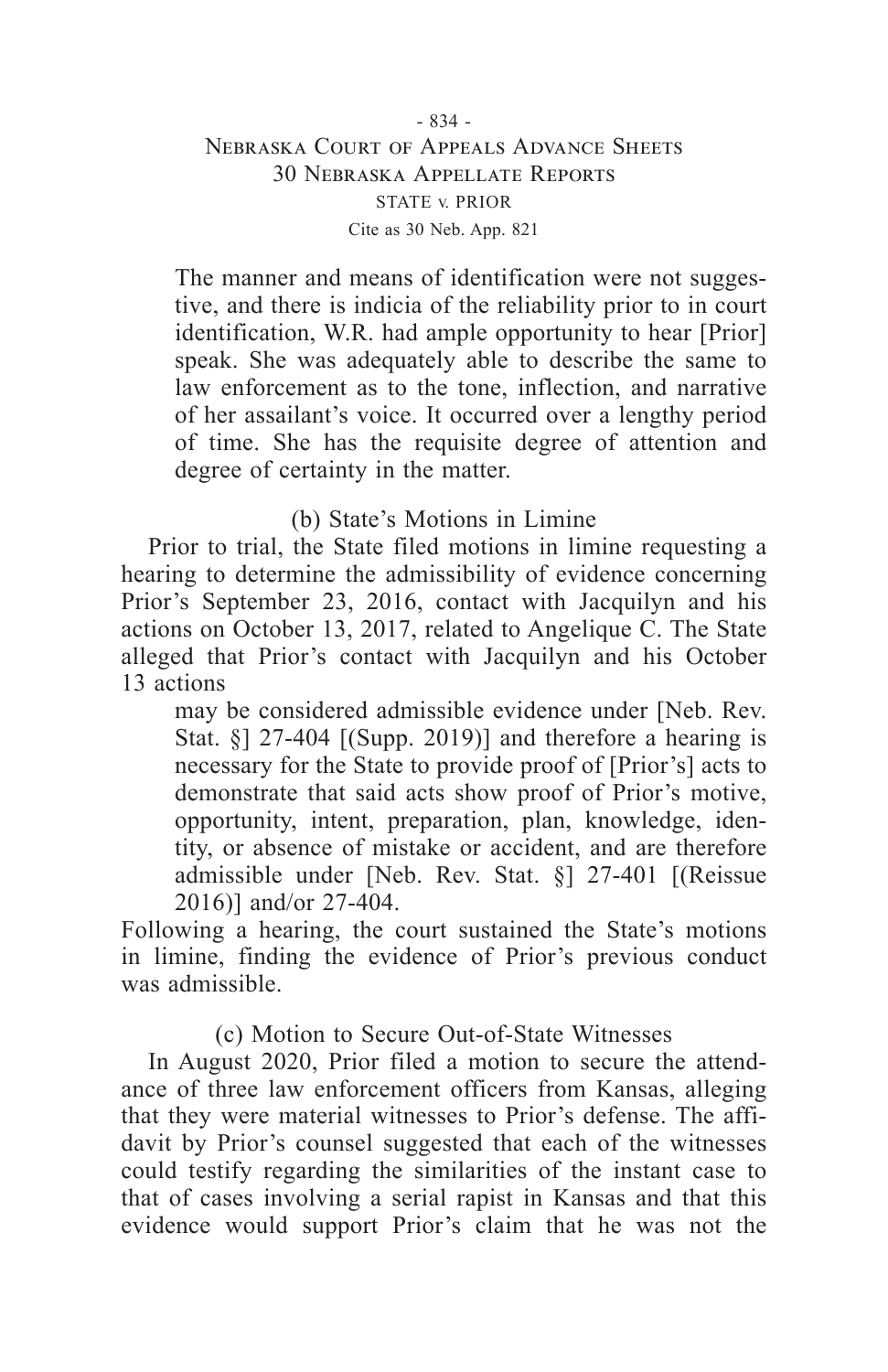perpetrator of the charged offenses. After reviewing the affidavit, the court overruled Prior's motion to secure the attendance of the requested witnesses.

#### 9. TRIAL

The trial was held in September 2020. The State called 23 witnesses whose testimony was consistent with the facts laid out above. The State's witnesses included W.R., Jacquilyn, Angelique, and Monico. We describe short summaries of portions of the testimony of those individuals and the DNA evidence adduced by the State as it relates to specific assignments of error raised by Prior.

#### (a) W.R.

W.R. testified consistent with the facts above and provided an in-court voice identification of Prior. On December 31, 2018, and July 1, 2020, W.R. attended two pretrial hearings open to the public related to the charges against Prior. Prior was not notified that W.R. was present at the hearings, but W.R. attended in order to prepare for the possibility of testifying at trial. During the December 2018 hearing, Prior, although represented by counsel, spoke. During the July 2020 hearing, Prior represented himself, but was assisted by standby counsel. W.R. testified that after hearing Prior speak during the pretrial hearings, she immediately recognized his voice as being the same voice she heard on the night of her assault. W.R. testified that she was "positive it's the same person" and that she would "never forget his voice."

# (b) Jacquilyn

Prior to Jacquilyn's testimony regarding her previous encounter with Prior, the court gave a limiting instruction that Jacquilyn's testimony was "not to prove the character of a person in order to show they acted in conformity with, but [the jury] may consider this for other purposes such as proof of motive, opportunity, intent, preparation, plan, knowledge,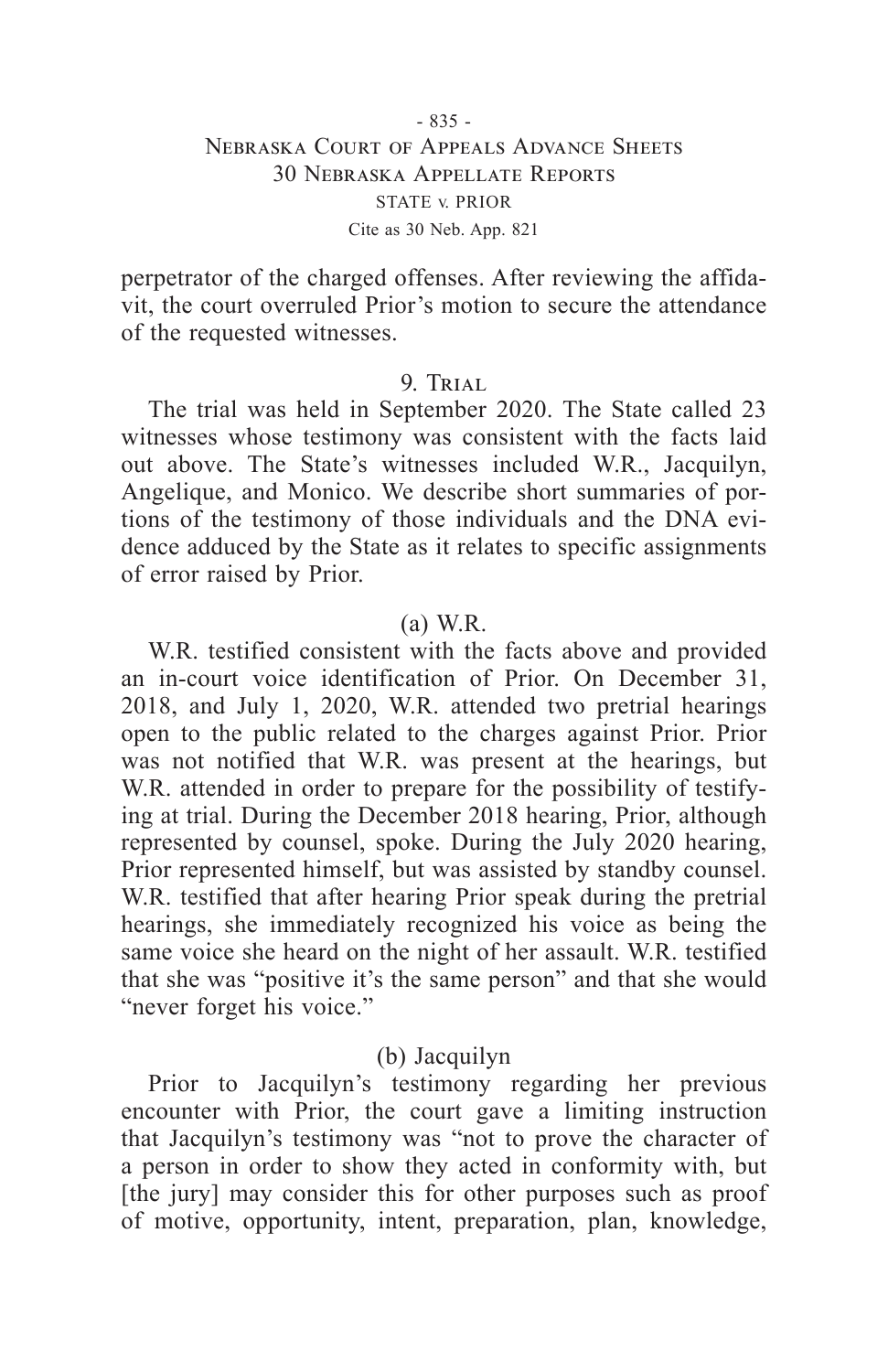# - 836 - Nebraska Court of Appeals Advance Sheets 30 Nebraska Appellate Reports STATE v. PRIOR Cite as 30 Neb. App. 821

identity, or absence of mistake, or accident in this." Jacquilyn testified that she lived in the same area as W.R. When describing the September 23, 2016, encounter, Jacquilyn testified that as she returned home and pulled her vehicle into her garage, a white four-door Lexus pulled up behind her in her driveway. Jacquilyn testified that she exited her vehicle and met the individual in her driveway. The individual identified himself as Prior and provided her with a business card. During the conversation, Prior asked Jacquilyn several "uncomfortable personal questions" and told her that she needed to be more careful, notifying her and demonstrating to her that a side window to her home was unlocked. He offered to fix her broken doorbell and asked her how she protects herself. The encounter ended with Jacquilyn's calling the 911 emergency dispatch service. The State offered a recording of Jacquilyn's 911 call, which was received over Prior's objection.

# (c) Angelique and Monico

Like Jacquilyn's testimony, Angelique's testimony was accompanied by a limiting instruction from the court. Angelique testified that on October 13, 2017, an unknown individual approached the back door of her home. Angelique had a doorbell security system, which is motion sensor activated and records when it senses movement. Angelique contacted law enforcement and provided them with the video taken from her doorbell security system. In the video, which was received and played over Prior's objection, an individual unsuccessfully attempted to open the back door of Angelique's home while wearing a mask around his neck. Monico identified Prior as the man depicted in the doorbell security video who attempted to open Angelique's door. Monico further testified that he recognized the bag that Prior had on his person in the doorbell security video as being the same bag as the one found at the apartment complex. Monico also identified the mask that Prior was wearing around his neck as being consistent with the gaiter mask located in Higgins' vehicle.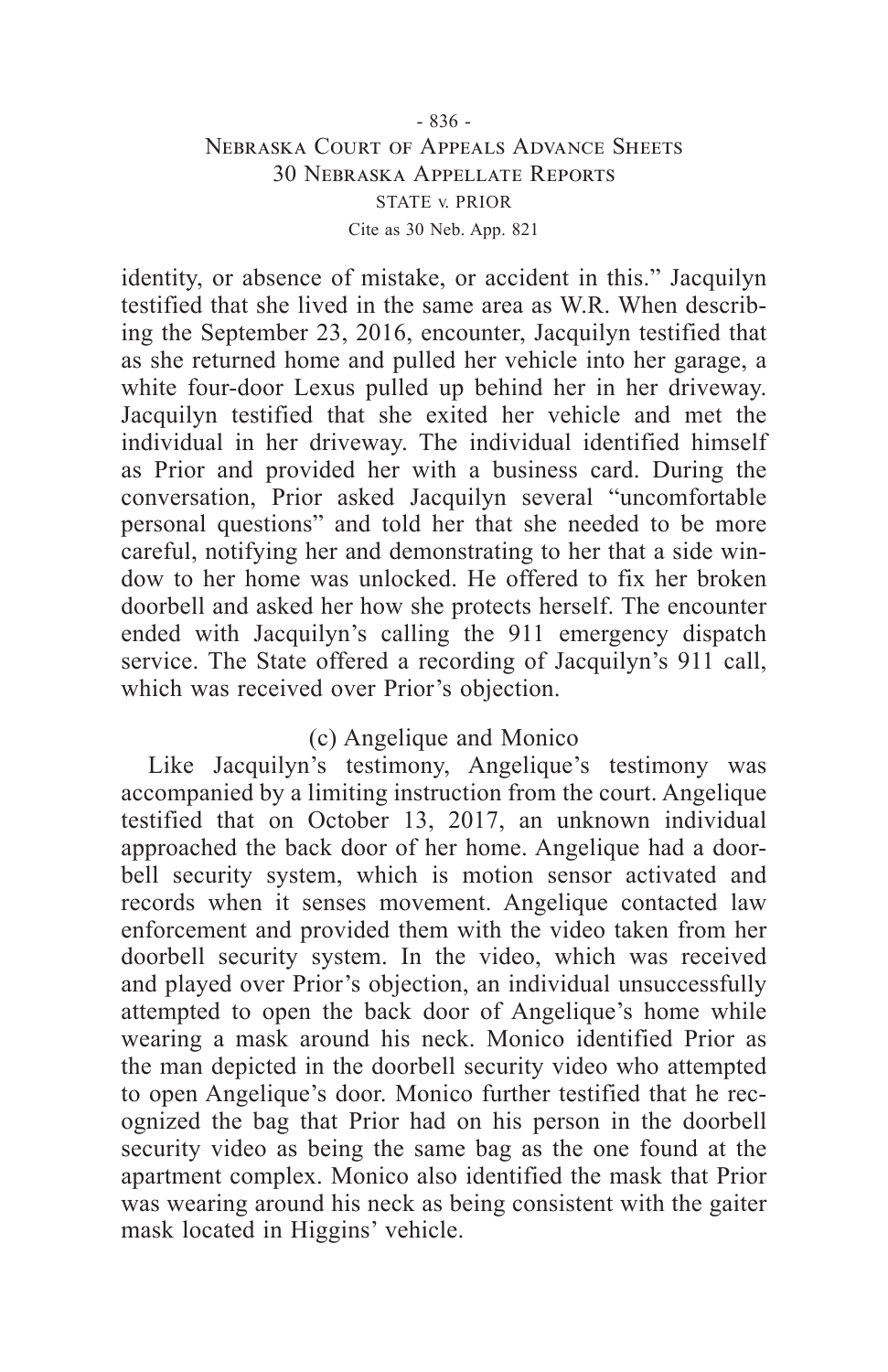# Nebraska Court of Appeals Advance Sheets 30 Nebraska Appellate Reports STATE v. PRIOR Cite as 30 Neb. App. 821

# (d) DNA Evidence

During the trial, evidence was adduced regarding the results of DNA evidence obtained during the course of this case, including DNA obtained from the condom found at W.R.'s bedroom, rope found in Prior's vehicle, the gaiter mask found in Higgins' vehicle, and items found within the abandoned bag, including rope and black zip ties.

Regarding the DNA found on the condom, W.R. was not excluded as the major contributor and Prior was not excluded as a partial profile contributor. The State adduced evidence that the probability of an unrelated individual matching the profile consistent with W.R.'s profile was 1 in 187 octillion and that the probability of an unrelated individual matching the profile that is consistent with Prior's DNA profile was 1 in 251,000.

Regarding DNA found on the rope seized from Prior's vehicle, Prior was not excluded as the major contributor and W.R. was not excluded as a partial contributor. The State adduced evidence that the probability of an unrelated individual matching Prior's DNA profile was 1 in 239 septillion and that the probability of an unrelated individual matching W.R.'s profile was 1 in 2.33 billion.

Regarding DNA found on the gaiter mask, Prior was not excluded as a major contributor and W.R. was not excluded as a partial contributor. The probability of another individual matching Prior's profile was 1 in 761 octillion, and the probability of another individual matching W.R.'s profile was 1 in 504 million.

Regarding DNA found on items in the abandoned bag, neither Prior nor W.R. could be excluded as contributors of that DNA. The probability of another individual matching Prior's DNA profile was 1 in 761 octillion. Additionally, regarding the DNA found on the rope located inside the abandoned bag, W.R. was not excluded as a full profile contributor and the probability of another individual matching that same profile was 1 in 16.9 million. Regarding the DNA located on black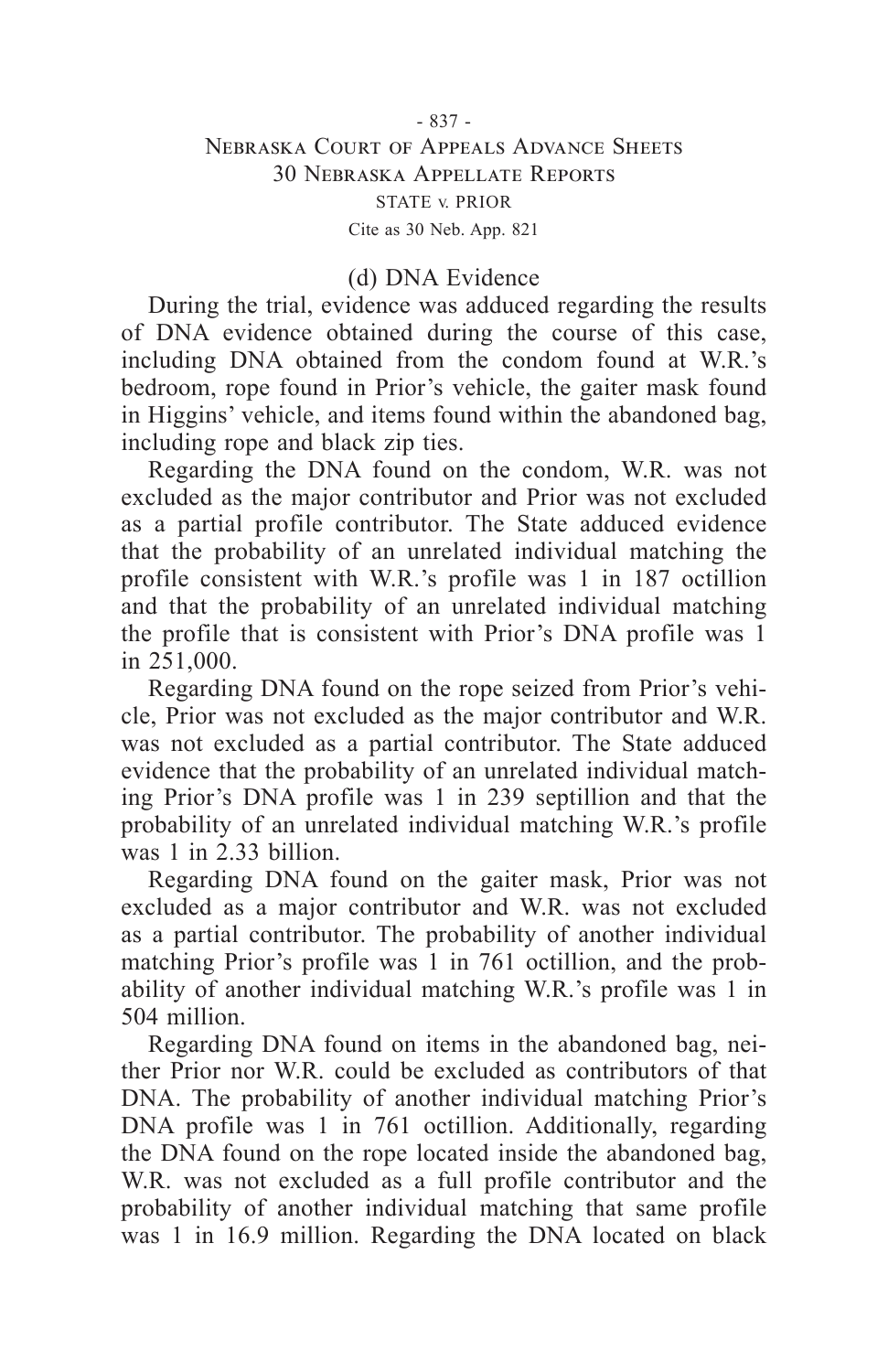# - 838 - Nebraska Court of Appeals Advance Sheets 30 Nebraska Appellate Reports STATE v. PRIOR Cite as 30 Neb. App. 821

zip ties found in the abandoned bag, the probability that an unrelated individual would match Prior's DNA profile was 1 in 6.60 septillion and the probability that another individual would match W.R.'s profile was 1 in 1.75 trillion.

Finally, regarding DNA located on the 9-mm semiautomatic handgun, Prior and W.R. were not excluded as contributors. The probability of another individual matching the same DNA profile of Prior was 1 in 11.2 sextillion, and the probability of another individual matching the DNA profile of W.R. was 1 in 5.69 quadrillion. Prior's DNA was also obtained from the interior of the handgun, with a probability of another individual matching the same DNA profile being 1 in 761 octillion.

In sum, W.R. and Prior were included as possible contributors on the DNA collected from the condom located inside W.R.'s home on her bed; the white rope located on the floorboard of Prior's white Lexus; the black gaiter mask found in Higgins' vehicle; and the additional rope, black zip ties, and a 9-mm semiautomatic handgun located in the abandoned bag found at the apartment complex where Prior's vehicle was located. Additional items were tested and found to contain DNA consistent with Prior's DNA profile, including several items found inside that same bag and Prior's Lexus.

# 10. Jury Verdicts and Sentencing

Following the trial, the jury found Prior guilty of all nine charged offenses. Thereafter, the court determined that Prior was a habitual criminal pursuant to Neb. Rev. Stat. § 29-2221 (Reissue 2016) and proceeded to sentencing. The court reviewed the presentence investigation report for which Prior refused to provide any information. The district court considered the nature and circumstances underlying the crimes; the history, character and condition of Prior; the presentence investigation report, which included the victim impact statements; and the parties' arguments. The district court determined that a term of imprisonment was necessary for the protection of the public. The court imposed the following terms of imprisonment: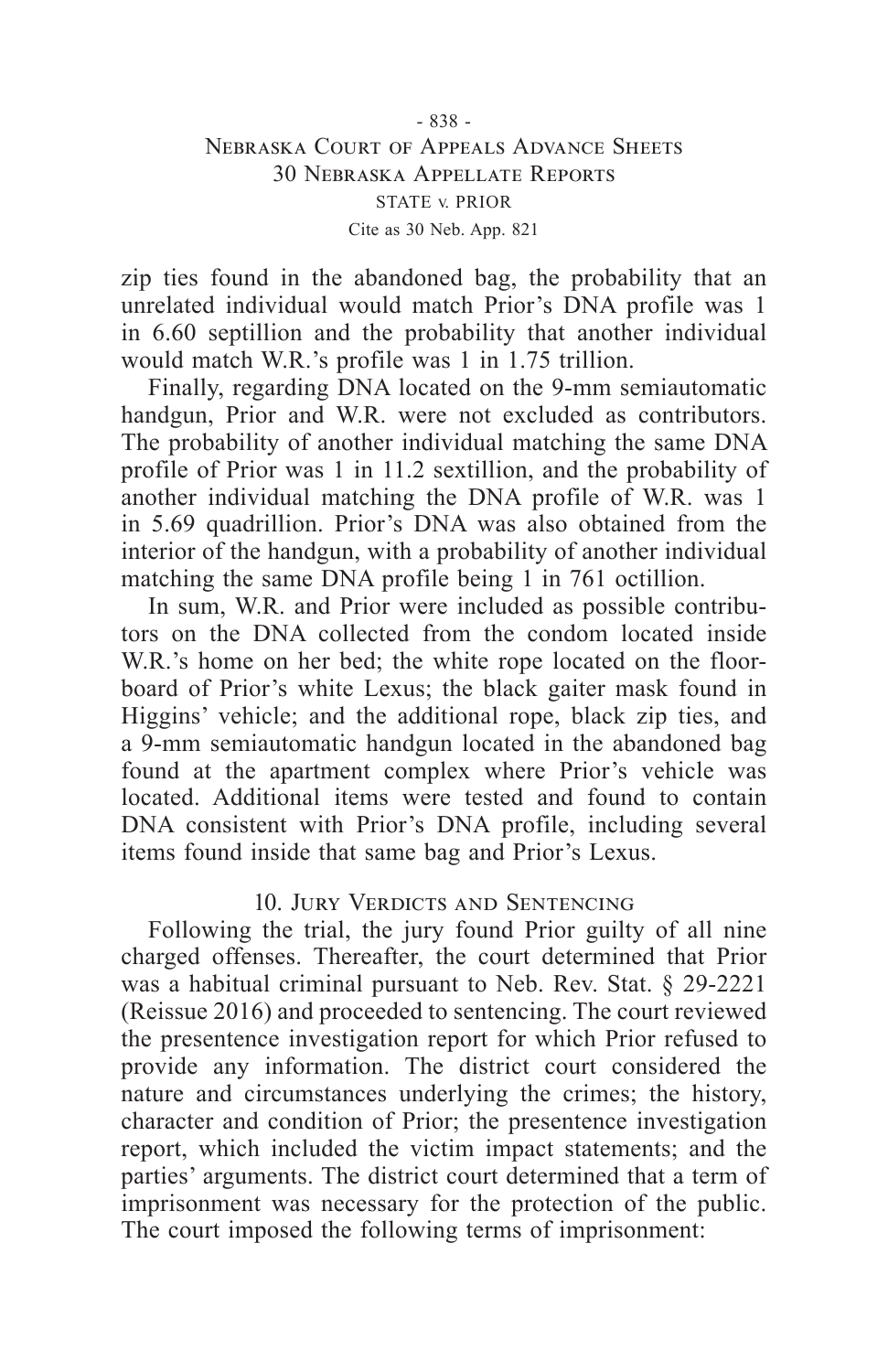# - 839 - Nebraska Court of Appeals Advance Sheets 30 Nebraska Appellate Reports STATE v. PRIOR Cite as 30 Neb. App. 821

|       |                                            | Sentence of        |
|-------|--------------------------------------------|--------------------|
| Count | <b>Offense</b>                             | Imprisonment       |
|       | First Degree Sexual Assault                | 45 to 50 years     |
| 2     | Burglary                                   | 15 to 20 years     |
| 3     | Robbery                                    | $20$ to $30$ years |
| 4     | Use of Firearm to Commit Felony            | 45 to 50 years     |
| 5     | First Degree False Imprisonment            | $10$ to $20$ years |
| 6     | Possession of Firearm by Prohibited Person | $20$ to $30$ years |
| 8     | Terroristic Threats                        | $10$ to $20$ years |
| 10    | First Degree Trespass                      | 1 year             |
| 11    | Theft by Unlawful Taking (\$500 or less)   | 6 months           |
|       |                                            |                    |

The court stated that each felony conviction "has been found to be enhanceable to the habitual criminal, which is [a] mandatory minimum of ten years that runs on the sentence. The sentence therefore is a period of 165 years to 220 years." The sentences on all counts were ordered to be served consecutively, Prior was granted 1,163 days' credit for time served, and he was ordered to comply with the Nebraska Sex Offender Registration Act. Prior has timely appealed to this court and is represented by the same counsel that represented him during his trial and sentencing.

### III. ASSIGNMENTS OF ERROR

Prior assigns, restated, that the district court erred in (1) finding that Prior lacked standing to challenge the search of his bag, because he had abandoned it; (2) overruling Prior's motion to suppress/motion in limine regarding voice identification; (3) allowing the State to adduce evidence of Prior's physical characteristics; (4) allowing Neb. Rev. Stat. § 27-404 (Supp. 2019) testimony of Jacquilyn and Angelique; (5) denying Prior's motion to secure out-of-state witnesses; (6) denying Prior's motion for directed verdict due to insufficiency of the evidence; and (7) imposing excessive sentences.

# IV. STANDARD OF REVIEW

[1] When reviewing a trial court's ruling on a motion to suppress based on a claimed violation of the Fourth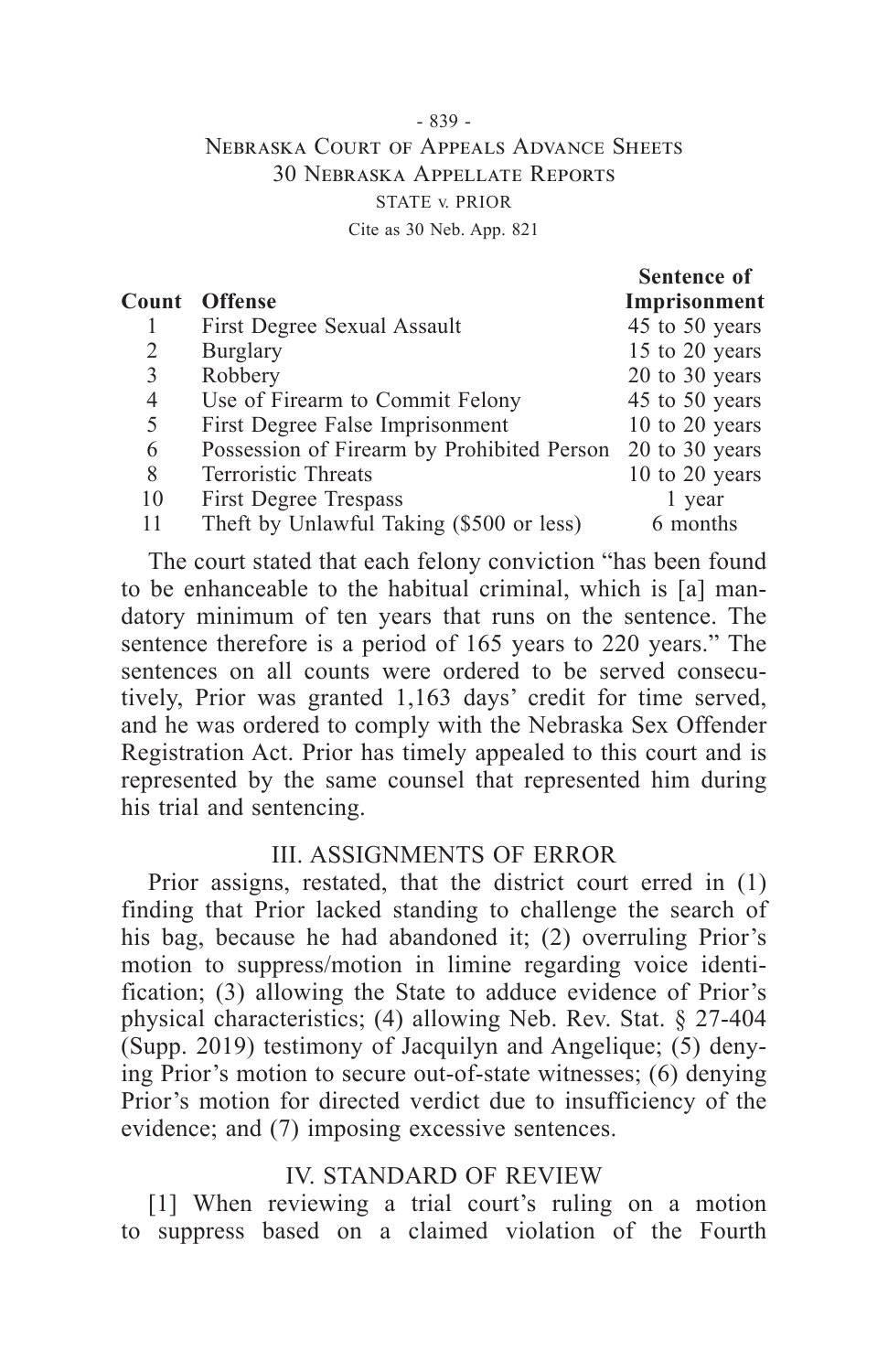# - 840 - Nebraska Court of Appeals Advance Sheets 30 Nebraska Appellate Reports STATE v. PRIOR Cite as 30 Neb. App. 821

Amendment, an appellate court applies a two-part standard of review. *State v. Garcia*, 302 Neb. 406, 923 N.W.2d 725 (2019). Regarding historical facts, an appellate court reviews the trial court's findings for clear error, but whether those facts trigger or violate Fourth Amendment protections is a question of law that an appellate court reviews independently of the trial court's determination. *State v. Garcia, supra.*

[2] A trial court's finding that an item of personal property has been abandoned, and thus not subject to a reasonable expectation of privacy, is reviewed for clear error. See *State v. Dixon*, 306 Neb. 853, 947 N.W.2d 563 (2020).

[3] An appellate court reviews the admission of evidence of other acts under § 27-404(2) by considering (1) whether the evidence was relevant, (2) whether the evidence had a proper purpose, (3) whether the probative value of the evidence outweighed its potential for unfair prejudice, and (4) whether the trial court, if requested, instructed the jury to consider the evidence only for the purpose for which it was admitted. *State v. Newman*, 4 Neb. App. 265, 541 N.W.2d 662 (1996).

[4,5] Regardless of whether the evidence is direct, circumstantial, or a combination thereof, and regardless of whether the issue is labeled as a failure to direct a verdict, insufficiency of the evidence, or failure to prove a prima facie case, the standard is the same: In reviewing a criminal conviction, an appellate court does not resolve conflicts in the evidence, pass on the credibility of witnesses, or reweigh the evidence; such matters are for the finder of fact, and a conviction will be affirmed, in the absence of prejudicial error, if the evidence admitted at trial, viewed and construed most favorably to the State, is sufficient to support the conviction. *State v. Hassan*, 309 Neb. 644, 962 N.W.2d 210 (2021). The relevant question for an appellate court on review of the sufficiency of evidence is whether, after viewing the evidence in the light most favorable to the prosecution, any rational trier of fact could have found the essential elements of the crime beyond a reasonable doubt. See *State v. Garcia, supra*.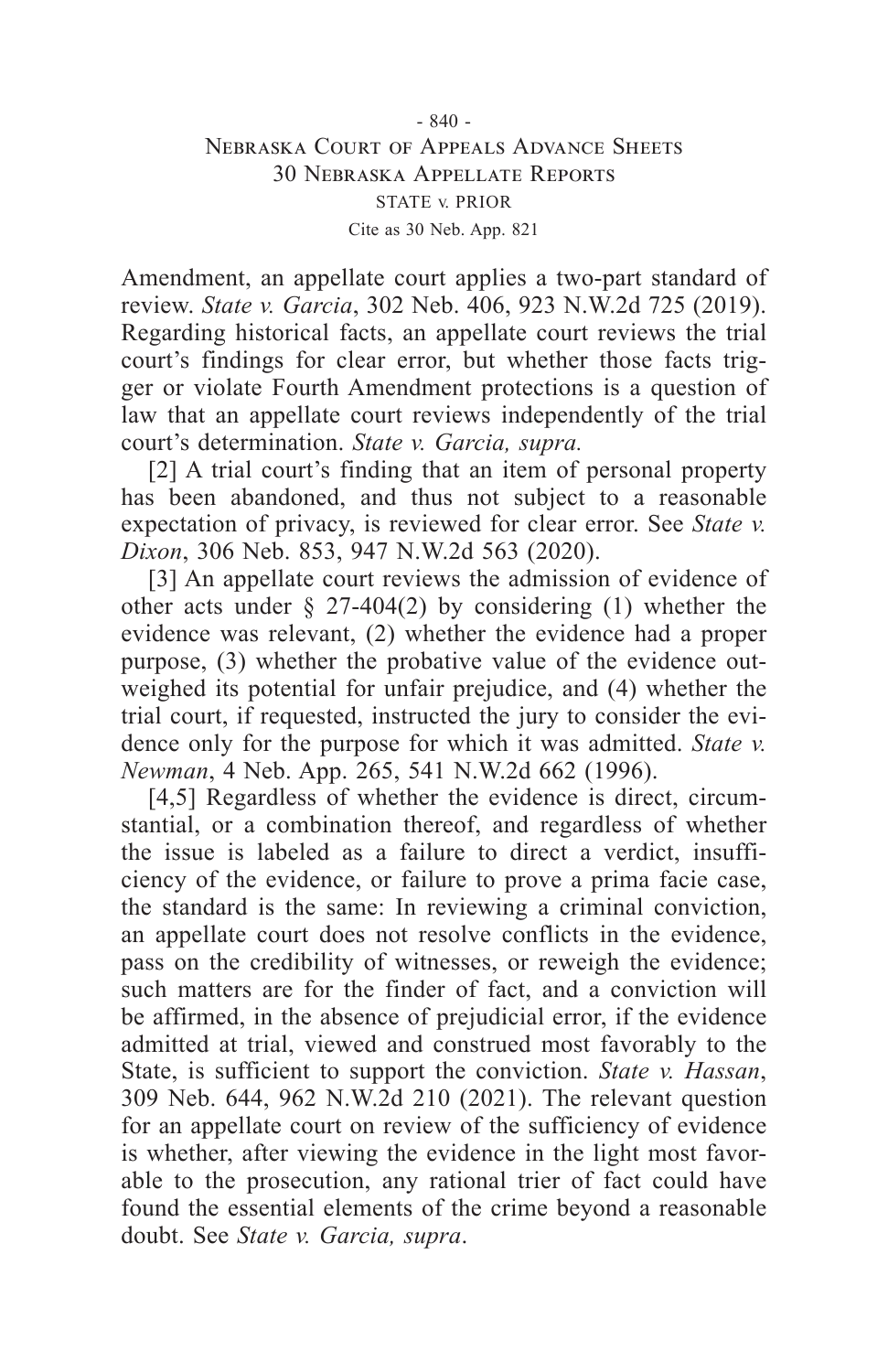# - 841 - Nebraska Court of Appeals Advance Sheets 30 Nebraska Appellate Reports STATE v. PRIOR Cite as 30 Neb. App. 821

[6,7] An appellate court will not disturb a sentence imposed within the statutory limits absent an abuse of discretion by the trial court. *Id*. In reviewing a sentence imposed within the statutory limits, an appellate court considers whether the sentencing court abused its discretion in considering and applying the relevant factors as well as any legal principles in determining the sentence to be imposed. *State v. Rogers*, 297 Neb. 265, 899 N.W.2d 626 (2017).

[8] Generally, it is within a trial court's discretion to direct that sentences imposed for separate crimes be served either concurrently or consecutively. *State v. Brown*, 302 Neb. 53, 921 N.W.2d 804 (2019).

# V. ANALYSIS

# 1. Standing to Challenge SEARCH OF BAG

Prior's first assigned error is that the district court erred in finding that he lacked standing to challenge the search of the bag found outside of the apartment complex, because the bag had been abandoned. He contends:

The evidence is clear that [Prior] was arrested prior to the witnesses seeing the bag. The bag was full of [Prior's] personal items and in a place and location that he was going to return to in order to retrieve it. He clearly had a legitimate expectation of privacy in the invaded place with the only issue being whether or not he voluntarily abandoned it.

Brief for appellant at 16-17.

The State asserts that although defense counsel had discussions with the court at trial about continuing objections made in connection with his motion to suppress, Prior failed to make specific objections at appropriate times during the trial when certain contents of the bag were discussed by different witnesses. Assuming, without deciding, that Prior preserved his objection to the warrantless search of the bag at the time of trial, we address Prior's specific assignments that he retained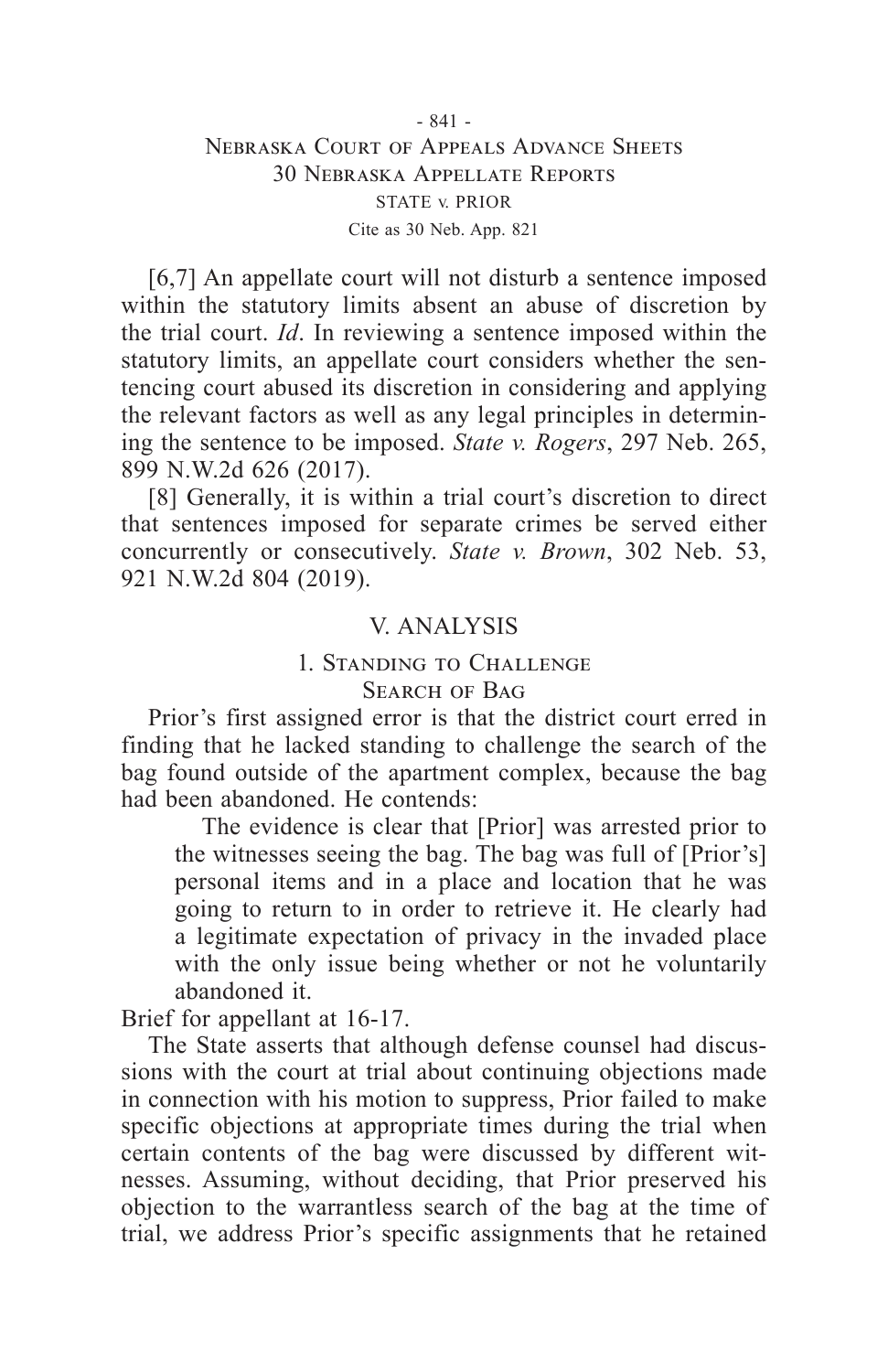a legitimate expectation of privacy in the bag discovered which required a warrant to search the bag.

[9-11] The Fourth Amendment to the U.S. Constitution and article I, § 7, of the Nebraska Constitution protect individuals against unreasonable searches and seizures by the government. *State v. Piper*, 289 Neb. 364, 855 N.W.2d 1 (2014). However, when individuals voluntarily abandon property, they forfeit any expectation of privacy in the property that they might otherwise have had. *State v. Vasquez-Arenivar*, 18 Neb. App. 265, 779 N.W.2d 117 (2010). Because the Fourth Amendment does not protect voluntarily abandoned property, a warrantless search or seizure of abandoned property does not violate the Fourth Amendment. *State v. Vasquez-Arenivar, supra.* See, also, *State v. Dixon*, 306 Neb. 853, 947 N.W.2d 563 (2020) (once defendant abandons item of personal property making it available to police or public, defendant does not retain reasonable expectation of privacy in that property for purposes of Fourth Amendment protection).

[12-15] In adopting a framework for determining when property has been abandoned, the Nebraska Supreme Court reasoned and held as follows:

Both the Fourth Amendment to the U.S. Constitution and article I, § 7, of the Nebraska Constitution guarantee against unreasonable searches and seizures. A search for Fourth Amendment purposes occurs when the government violates a subjective expectation of privacy that society recognizes as reasonable. But it is well-settled that once a defendant abandons an item of personal property and makes it available to the police or the public, he or she does not retain a reasonable expectation of privacy in the property for purposes of Fourth Amendment protection.

In [*U.S. v.*] *Basinski*, [226 F.3d 829 (7th Cir. 2000),] the Seventh Circuit held: "To demonstrate abandonment, the government must establish by a preponderance of the evidence that the defendant's voluntary words or conduct would lead a reasonable person in the searching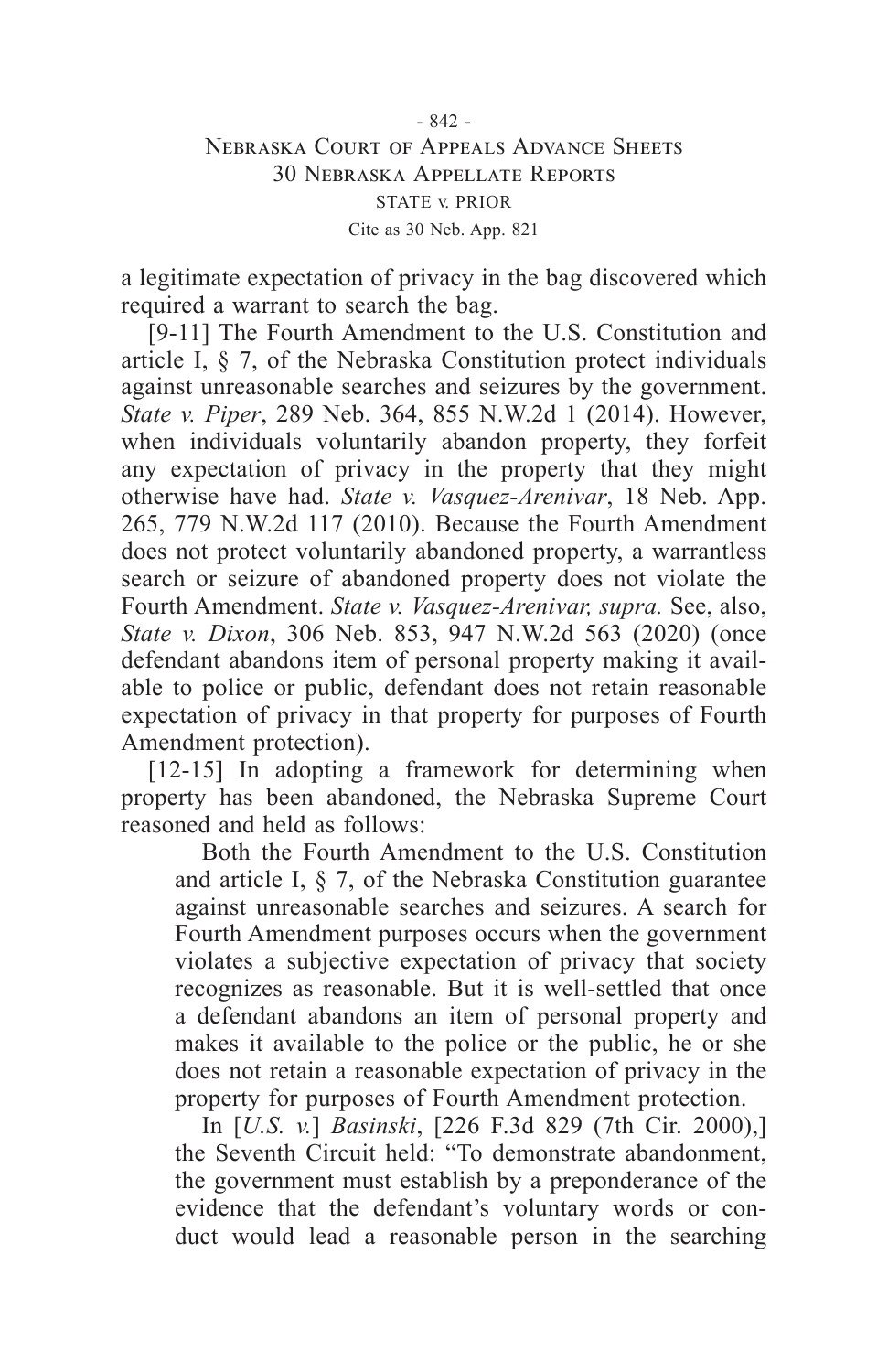# Nebraska Court of Appeals Advance Sheets 30 Nebraska Appellate Reports STATE v. PRIOR Cite as 30 Neb. App. 821

officer's position to believe that the defendant relinquished his property interests in the item searched or seized. . . . Because this is an objective test, it does not matter whether the defendant harbors a desire to later reclaim an item; we look solely to the external manifestations of his intent as judged by a reasonable person possessing the same knowledge available to the government agents. . . . We look at the totality of the circumstances, but pay particular attention to explicit denials of ownership and to any physical relinquishment of the property."

*Basinski* also explained: "There are three general types of abandonment cases, which are based on these two indicia of abandonment. The first type is characterized by the presence of a fleeing defendant who relinquishes an object to make his flight easier or because discarding the item might make it easier for him to later claim that he never possessed it. . . . Because he has disposed of the property in a location that affords easy access to the public, a reasonable person would believe that the defendant's possessory interest in the property is so eroded that anyone has a right to retrieve it. The second type of case is closely related to the first, for in so-called 'garbage cases' the defendant places material in or near a refuse receptacle that is readily accessible to the public, and in which he usually places other discarded materials. . . . By this conduct and the location of the receptacle, the defendant leads reasonable people to believe that he no longer cares what becomes of his trash, or articles mistaken for trash. In the third type of case, the defendant is usually caught red-handed with or near a container of contraband, whereupon he denies that the container or its contents are his. . . . Taken at face value, this denial makes it reasonable to conclude that the defendant claims no possessory interest in the items."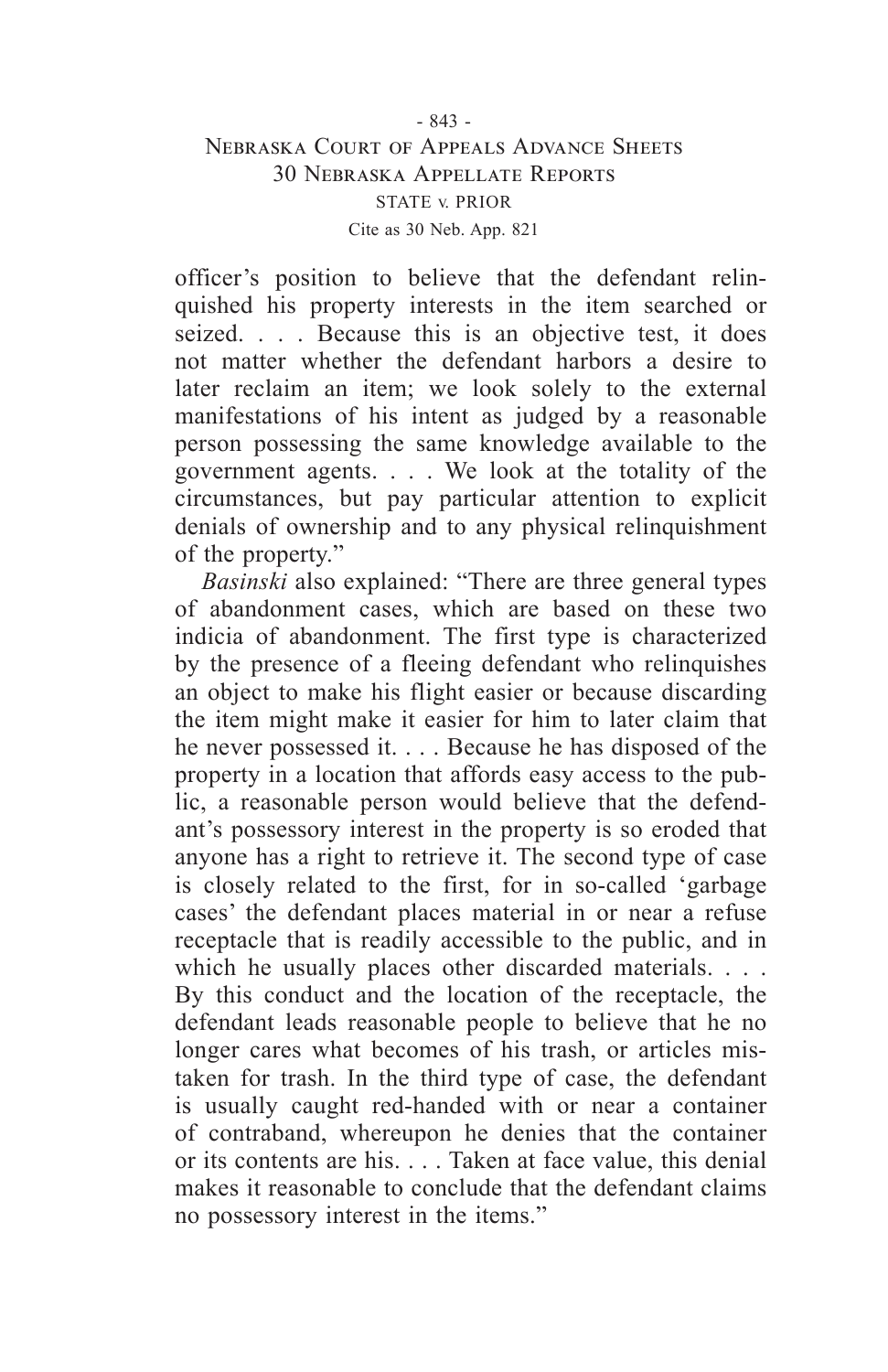# - 844 - Nebraska Court of Appeals Advance Sheets 30 Nebraska Appellate Reports STATE v. PRIOR Cite as 30 Neb. App. 821

Similarly, the Eighth Circuit explained in [*U.S. v.*] *Nowak*[, 825 F.3d 946 (8th Cir. 2016),] how courts are to determine when personal property is abandoned: "Whether property has been abandoned 'is determined on the basis of the objective facts available to the investigating officers, not on the basis of the owner's subjective intent.' . . . We consider the dual factors of whether the defendant physically relinquished his property and whether he denied ownership of it. . . . However, a verbal denial of ownership is not necessary for a finding of abandonment, and we reach our ultimate conclusion based on the totality of the circumstances." *Nowak* further held that "[w]hether property is discarded in a public, private, or semi-private place is a factor in considering whether the property has been abandoned . . . ."

We agree with the reasoning of *Basinski* and *Nowak*, and we adopt a similar test for determining abandonment. We now hold that to show abandonment of personal property for purposes of the Fourth Amendment, the State must establish by a preponderance of the evidence that the defendant's voluntary words or conduct would lead a reasonable officer to believe the defendant relinquished his or her property interests in the item. This is an objective test based on the information available to the officer, and the defendant's subjective intent to later reclaim the item is irrelevant. When determining whether property has been abandoned, courts consider the totality of the circumstances, and pay particular attention to the nature and location of any physical relinquishment of the property and any explicit denials of ownership. We note this test is, in substance, the test applied by the district court in this case.

*State v. Dixon*, 306 Neb. 853, 861-64, 947 N.W.2d 563, 571-73 (2020). See, also, *U.S. v. Sanders*, 130 F.3d 1316 (8th Cir. 1997) (holding that defendant's statements to officers that he did not own bag found on bus on which he was traveling constituted abandonment for purposes of Fourth Amendment).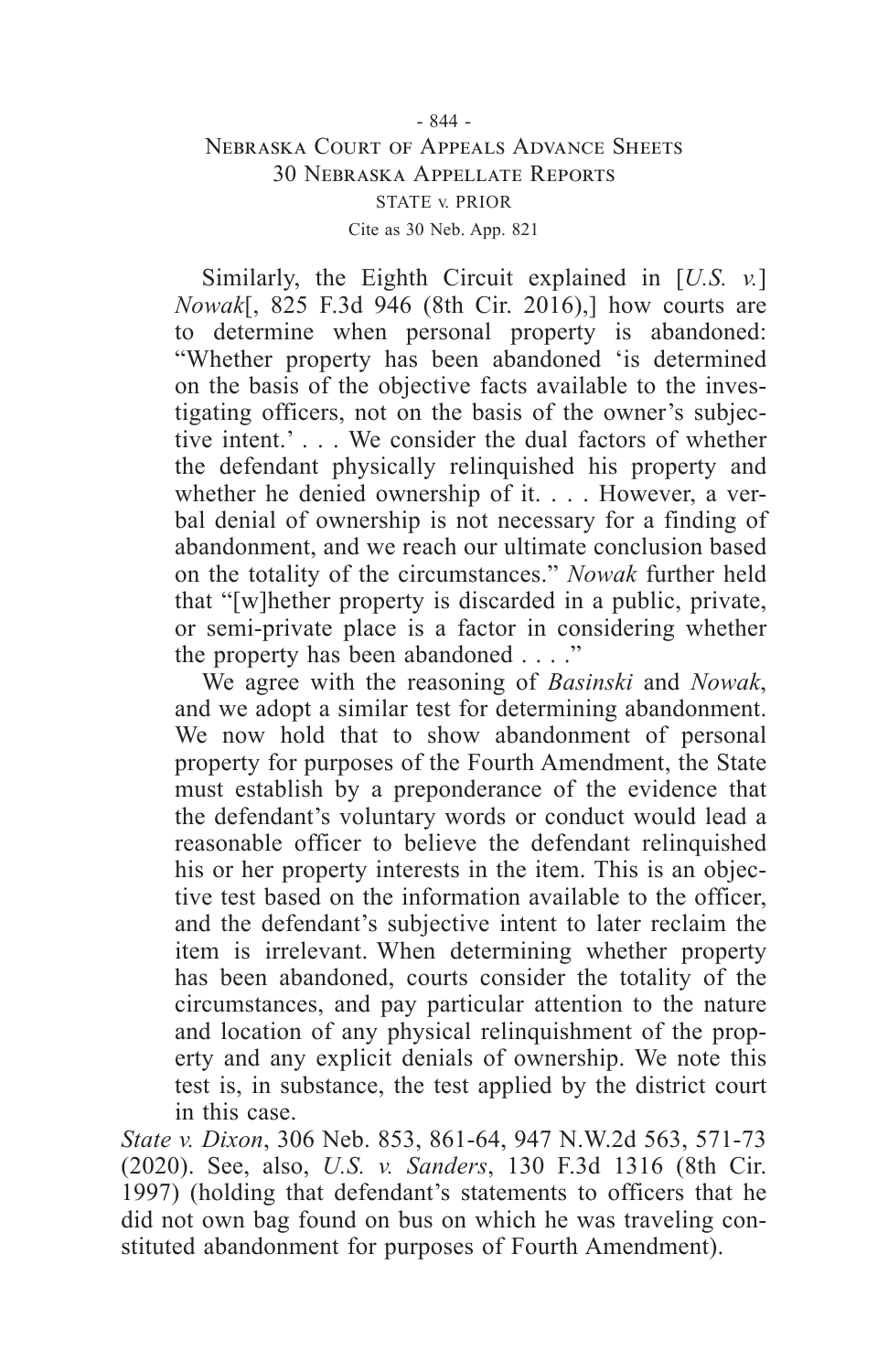# - 845 - Nebraska Court of Appeals Advance Sheets 30 Nebraska Appellate Reports STATE v. PRIOR Cite as 30 Neb. App. 821

After reviewing the record, we find that the circumstances attendant with the bag discovered by the apartment complex resident and reported to police meet the characteristics of two of the three general types of abandonment cases described by the Seventh Circuit and adopted by the Nebraska Supreme Court. First, the bag was located by the apartment complex resident, who was a member of the public, and the bag was in plain view, near the garages of an apartment complex. Having noticed the bag the previous day, the apartment complex resident then approached the bag and dumped out its contents in order to determine whether he could identify the owner. He noticed that the bag included Prior's driver's license and Social Security card and recognized Prior from news coverage regarding the commission of a crime. He notified his father, who contacted law enforcement. The location of the bag was near the area where police previously discovered Prior's vehicle and where they searched the woods after hearing someone in the woods who then fled from police. Under these circumstances, we find it reasonable for the police to conclude that the person who fled from them was Prior, who had relinquished the bag to make flight easier or because discarding the bag might make it easier for him to later claim that he never possessed it or its contents. Second, during one of Prior's postarrest interviews, he denied ownership of the bag police claimed was found near the area in which they had performed surveillance and located Prior's Lexus, making it reasonable to conclude that Prior claimed no possessory interest in the bag or its contents. Under these circumstances, we find the court did not clearly err in finding that the State provided, by a preponderance of the evidence, that Prior had abandoned the bag and in denying Prior's motion to suppress. This assignment of error fails.

2. Motion to Suppress Voice Identification

Prior next asserts that the district court erred in overruling his motion to suppress W.R.'s pretrial voice identification of him as her assailant, which identification occurred during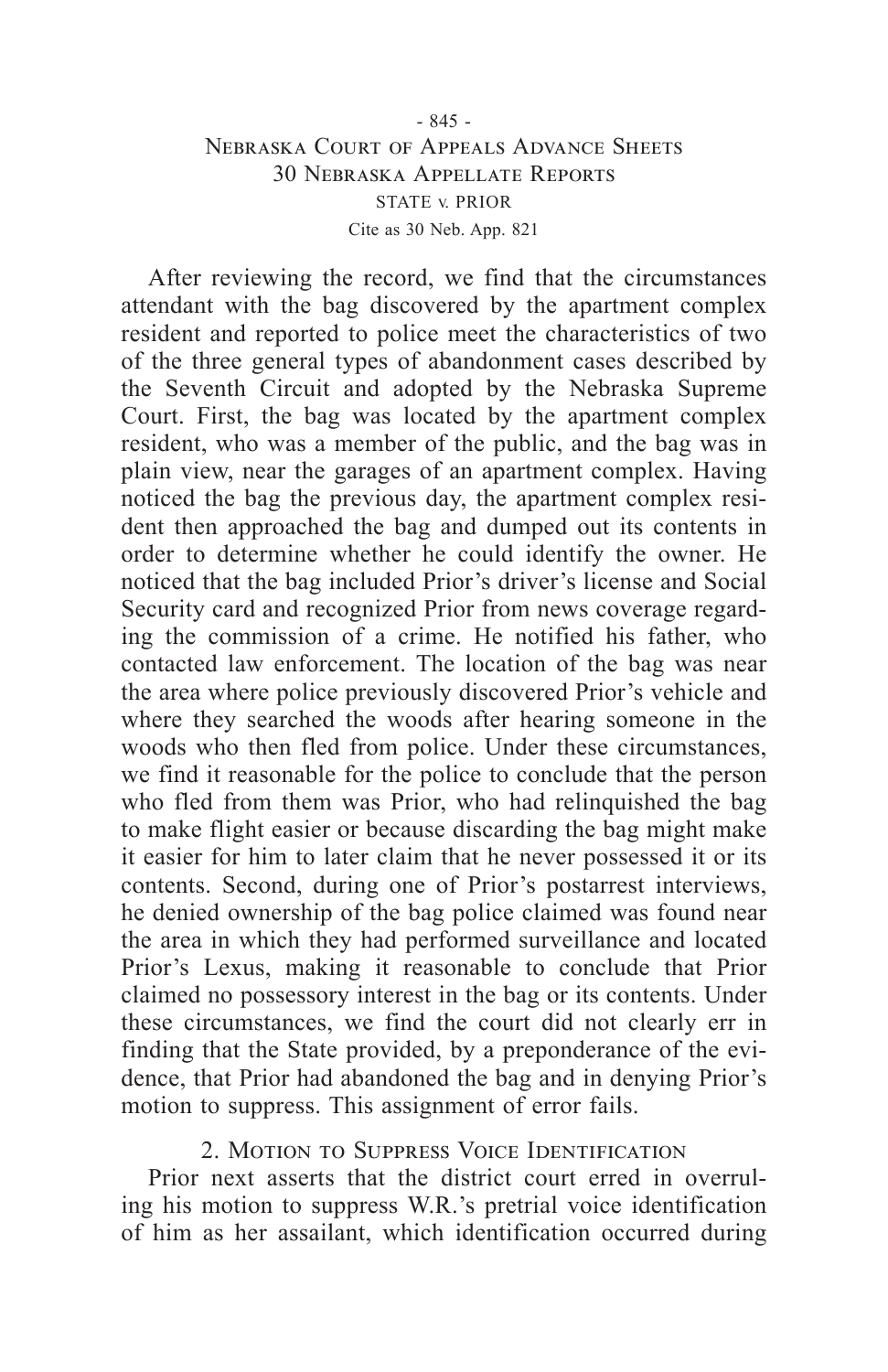a pretrial hearing. In his motion to suppress, Prior asserted that W.R.'s voice identification of him was improper and violated his right to due process and his Sixth Amendment right to counsel. The district court overruled his objection and allowed W.R. to testify to having recognized Prior's voice as the voice of her assailant when she heard him speak at the pretrial hearings.

[16] On appeal, Prior assigned error to this ruling, but he also now asserts that the identification violated his Fifth Amendment right against self-incrimination. As we have long held, an objection must be specifically stated, and on appeal, a defendant may not assert a different ground for his or her objection to the admission of evidence than was offered to the trier of fact. *State v. Childs*, 309 Neb. 427, 960 N.W.2d 585 (2021). Accordingly, we decline to address Prior's claim regarding a violation of his Fifth Amendment right against self-incrimination.

In asserting his due process and Sixth Amendment claim, Prior focuses on *United States v. Wade*, 388 U.S. 218, 87 S. Ct. 1926, 18 L. Ed. 2d 1149 (1967), which held that postindictment identification procedures arranged by law enforcement—conducted without notice to, and in the absence of, defense counsel—were violative of the Sixth Amendment right to counsel. Prior presents no argument that W.R.'s identification of his voice involved an unnecessarily suggestive procedure or that it lacked reliability. As such, we narrowly examine Prior's specific claim that the pretrial voice identification process violated Prior's Sixth Amendment right to counsel.

In *United States v. Wade, supra*, the U.S. Supreme Court addressed the question of whether courtroom identifications at trial should be excluded when the accused was exhibited to the witness before trial at a postindictment lineup conducted for identification purposes without notice to, and in the absence of, the accused's appointed counsel. In analyzing the dangers associated with postindictment lineups conducted for identification purposes without counsel, the U.S. Supreme Court stated: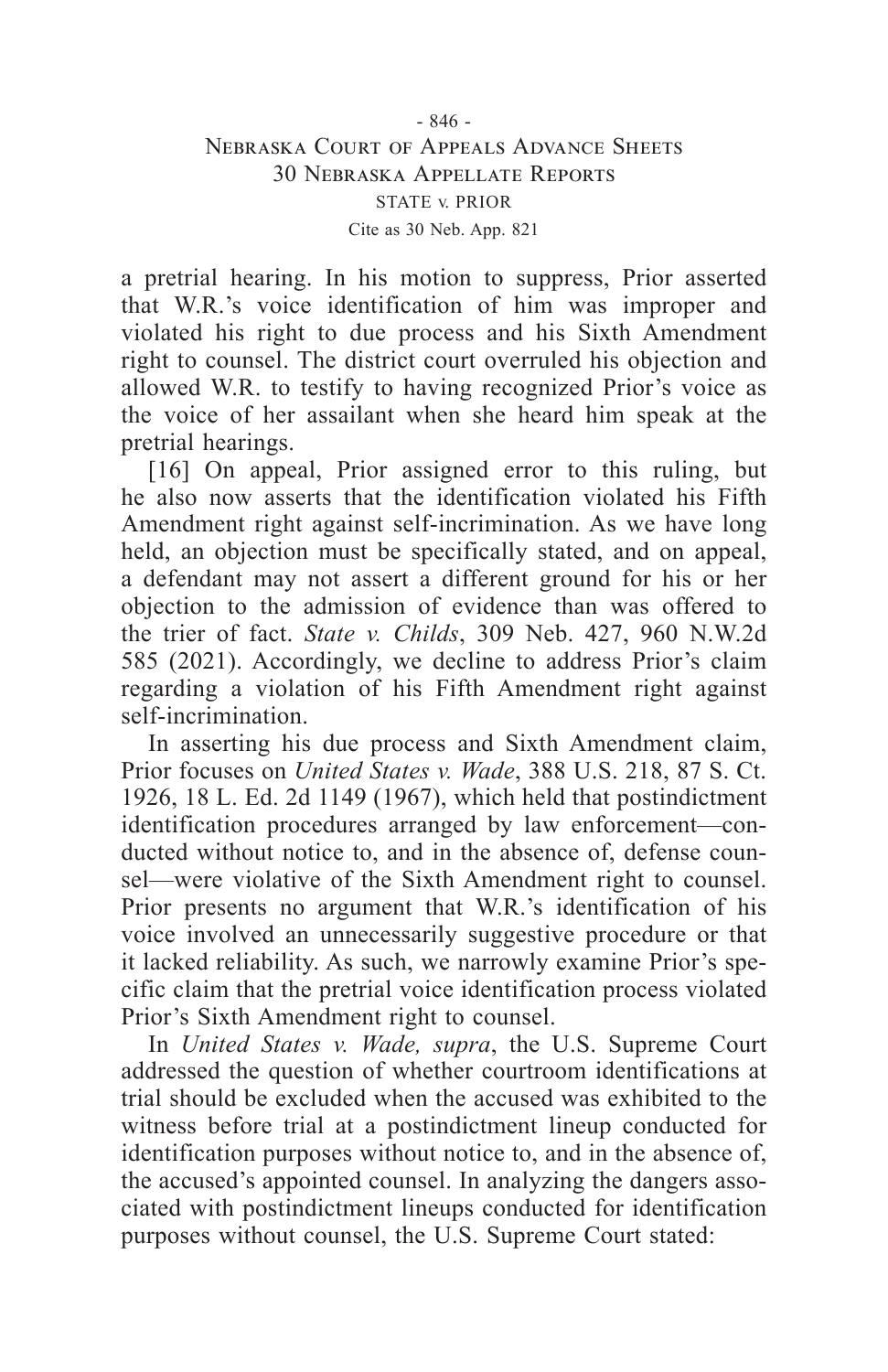# - 847 - Nebraska Court of Appeals Advance Sheets 30 Nebraska Appellate Reports STATE v. PRIOR Cite as 30 Neb. App. 821

Williams & Hammelmann, in one of the most comprehensive studies of such forms of identification, said, "[T]he fact that the police themselves have, in a given case, little or no doubt that the man put up for identification has committed the offense, and that their chief pre-occupation is with the problem of getting sufficient proof, because he has not 'come clean,' involves a danger that this persuasion may communicate itself even in a doubtful case to the witness in some way . . . ." Identification Parades, Part I, [1963] Crim. L. Rev. 479, 483.

*United States v. Wade*, 388 U.S. at 235. In so finding, the U.S. Supreme Court ultimately held:

Since it appears that there is grave potential for prejudice, intentional or not, in the pretrial lineup, which may not be capable of reconstruction at trial, and since presence of counsel itself can often avert prejudice and assure a meaningful confrontation at trial, there can be little doubt that for [the defendant] the postindictment lineup was a critical stage of the prosecution at which he was "as much entitled to such aid [of counsel] . . . as at the trial itself." *Powell v. Alabama*, 287 U. S. 45, 57.

*United States v. Wade*, 388 U.S. at 236-37.

Prior suggests that the U.S. Supreme Court's holding in *Wade* should apply to W.R.'s voice identification of him, which did not involve a state or police organized lineup or voice identification procedure. We disagree that such an extension is warranted on the facts of this record.

[17,18] The U.S. Supreme Court's holding in *Wade* was premised upon the concern of undue suggestion associated with the conduct of a state or police in connection with such organized practices. But as the Nebraska Supreme Court held in *State v. Nolan*, 283 Neb. 50, 63, 807 N.W.2d 520, 535 (2012):

Suppression of identification evidence on the basis of undue suggestion is appropriate only where the witness' ability to make an accurate identification is outweighed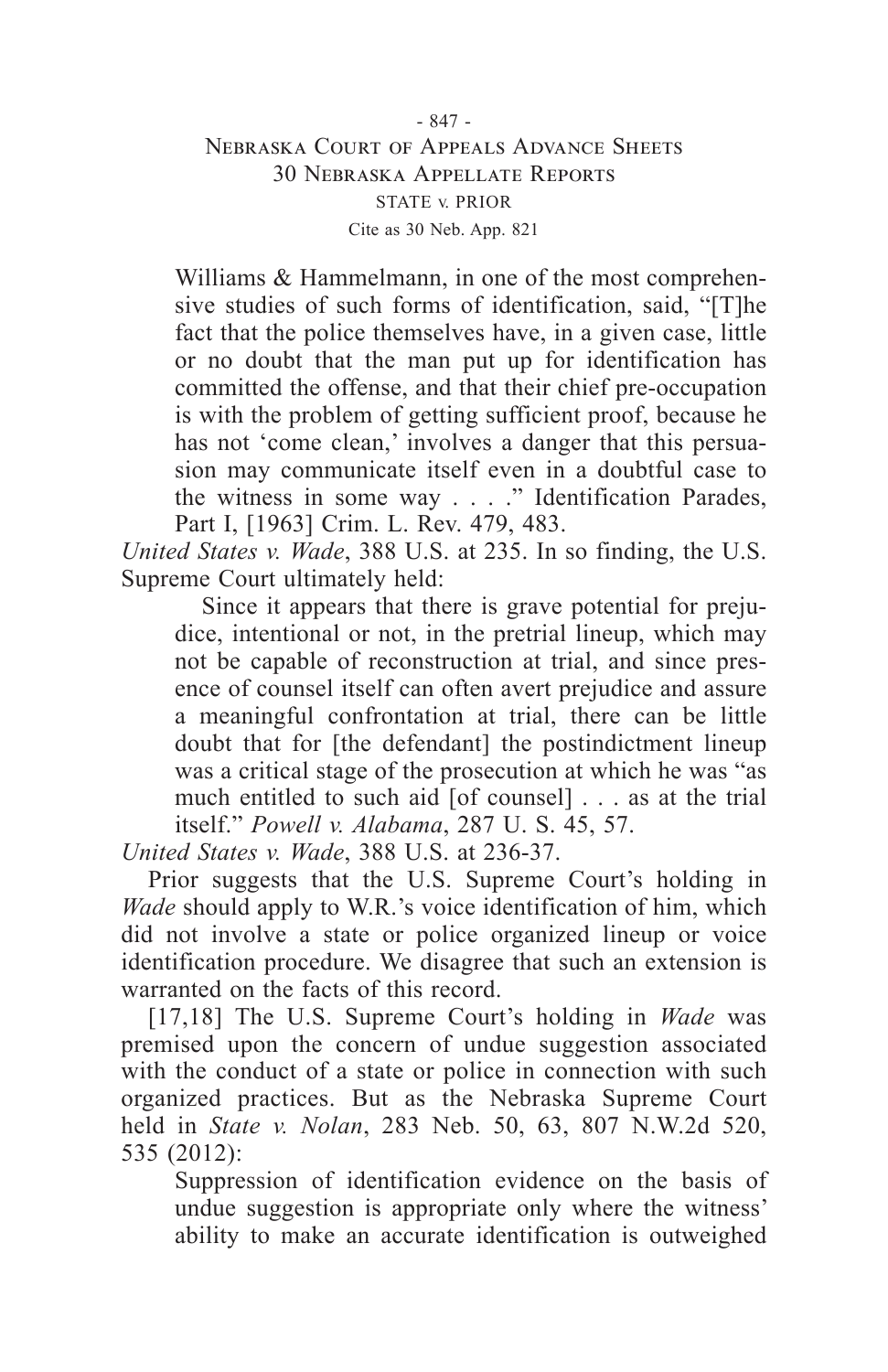# - 848 - Nebraska Court of Appeals Advance Sheets 30 Nebraska Appellate Reports STATE v. PRIOR Cite as 30 Neb. App. 821

by the corrupting effect of improper police conduct. When no improper law enforcement activity is involved, it suffices to test the reliability of identification testimony at trial, through the rights and opportunities generally designed for that purpose, such as the rights to counsel, compulsory process, and confrontation and crossexamination of witnesses.

Here, W.R.'s voice identification of Prior was not the result of an identification procedure arranged by law enforcement. W.R. attended a public pretrial hearing of her own volition. Under these circumstances, the dangers suggested by the U.S. Supreme Court in *Wade*, which entitled the defendant the right to have counsel present, were not at issue here. Because no improper law enforcement activity was involved, it was sufficient to test the reliability of W.R.'s identification testimony at trial. We further note that Prior's counsel, acting as either counsel or standby counsel, was in attendance at both of these hearings. Prior's claim that the court erred in failing to suppress W.R.'s voice identification testimony procured through her voluntary attendance at a pretrial hearing not arranged by law enforcement fails.

# 3. Denial of Motion to Suppress PHYSICAL CHARACTERISTICS

Next, Prior alleges that the district court erred in overruling his motion to suppress evidence of his personal characteristics which were obtained (1) during a strip search of his person when he was booked into the Sarpy County jail (Prior claims that police did not follow the SOP) and (2) pursuant to a second search conducted in connection with the district court's October 24, 2017, ex parte order (Prior claims other abnormalities). We note that Prior's assignment of error relates only to law enforcement's obtaining his physical characteristics, not samples of his hair or DNA. The State again argues that this assigned error was not preserved notwithstanding the general discussion about preserving objections made in Prior's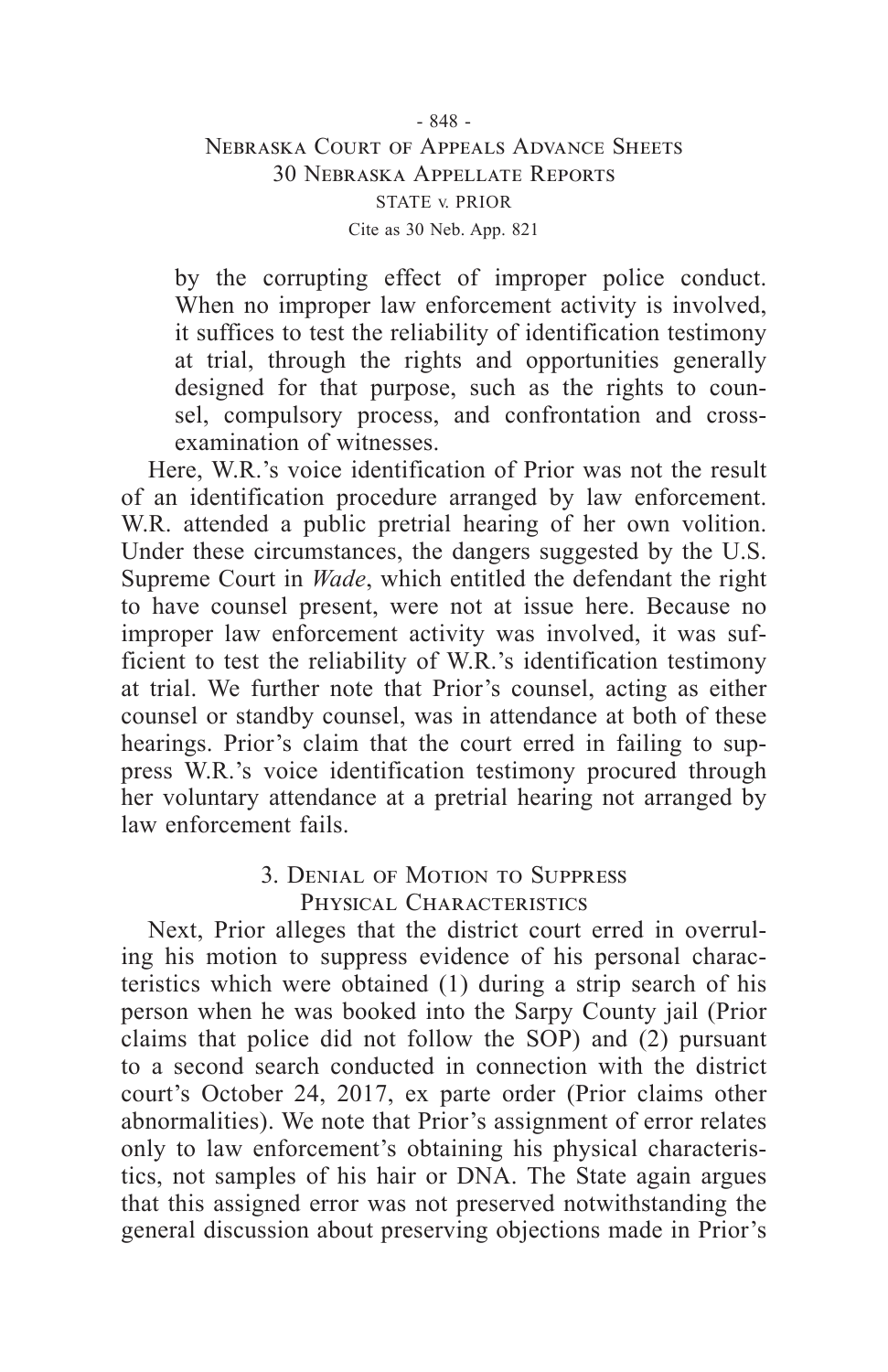# - 849 - Nebraska Court of Appeals Advance Sheets 30 Nebraska Appellate Reports STATE v. PRIOR Cite as 30 Neb. App. 821

motions to suppress. Assuming, without deciding, that this error was properly preserved, we consider it.

Prior first simply argues that

the Court erred in allowing the physical characteristics taken pursuant to the strip search of [Prior] when he was booked into the Sarpy County Jail. In [its] Order, the Court found that the policies and procedures allowed said identifying characteristics to be taken. However, this was in contravention of the actual policy.

Brief for appellant at 28. We disagree. A copy of the SOP was admitted into evidence. The SOP explicitly states that if an inmate "is charged with a crime of violence, escape, burglary, or use of a weapon," it provides reasonable suspicion for strip searches at admission to the jail. Prior was arrested and charged with multiple crimes, including first degree sexual assault, burglary, and use of a weapon to commit a felony. These charges provided reasonable suspicion for law enforcement to strip search Prior upon booking him into jail. Section  $IV(D)(6)(f)$  of the SOP provides that during a strip search,

[t]he employee shall visually inspect the inmate for contraband and/or any identifying scars, marks or tattoos, and/or any evidence of contagious disease. Areas to be inspected shall include:

(1) Hair, ears, mouth, and nose

(2) Arms, armpits, and hands

(3) Abdomen, breasts, back, legs, and feet

(4) Outer genital and anal areas.

The deputy that conducted the strip search of Prior in connection with Prior's booking noted the key physical characteristics on Prior's stomach and groin area that were described by W.R. as being present on her assailant. Because the SOP explicitly authorized the deputy conducting the strip search to identify such personal characteristics, Prior's argument that they were identified in contravention of this policy fails.

Prior next argues that the court should have suppressed his physical characteristics obtained pursuant to the separate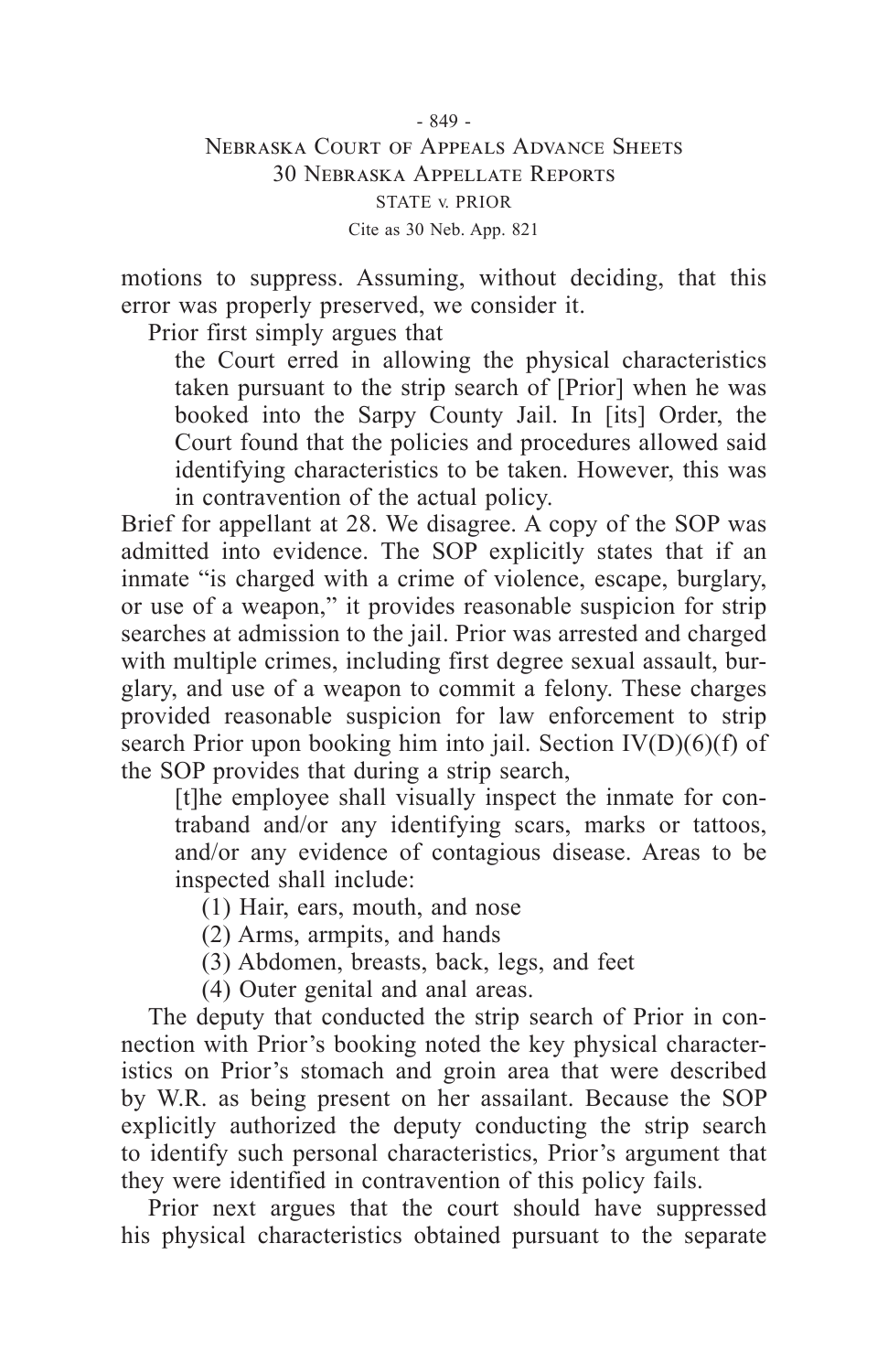# - 850 - Nebraska Court of Appeals Advance Sheets 30 Nebraska Appellate Reports STATE v. PRIOR Cite as 30 Neb. App. 821

search conducted in connection with the court's ex parte order for abnormalities associated with procurement of that order. Neb. Rev. Stat. § 29-3302 (Reissue 2016) provides:

Judges and magistrates may issue orders authorizing identification procedures for the purpose of obtaining identifying physical characteristics in accordance with the procedures specified in sections 29-3301 to 29-3307. An order may be issued by any judge of the district court, Court of Appeals, or Supreme Court for service and execution anywhere within the State of Nebraska. An order may also be issued by any judge of the county court or other magistrate for service within the county of issuance.

However, Neb. Rev. Stat. § 29-3304 (Reissue 2016) provides:

No order shall be required or necessary where the individual has been lawfully arrested, nor under any circumstances where peace officers may otherwise lawfully require or request the individual to provide evidence of identifying physical characteristics, and no order shall be required in the course of trials or other judicial proceedings.

Prior argues that in procuring the order under § 29-3302, the State failed to show that Prior would have failed to provide the desired evidence and that there was no evidence indicating a copy of the order was given to him at the time it was executed. But Prior's argument fails for two reasons. First, the physical evidence was lawfully obtained from the strip search associated with Prior's booking, making it unnecessary to further obtain this authority under § 29-3302. That concept is captured by § 29-3304, which explicitly provides that no order is required or necessary where the individual has been lawfully arrested or under circumstances where peace officers otherwise lawfully require or request the individual to provide evidence of such characteristics. Because Prior was arrested and the SOP lawfully allowed the strip search in which Prior's physical characteristics could be, and were, identified, the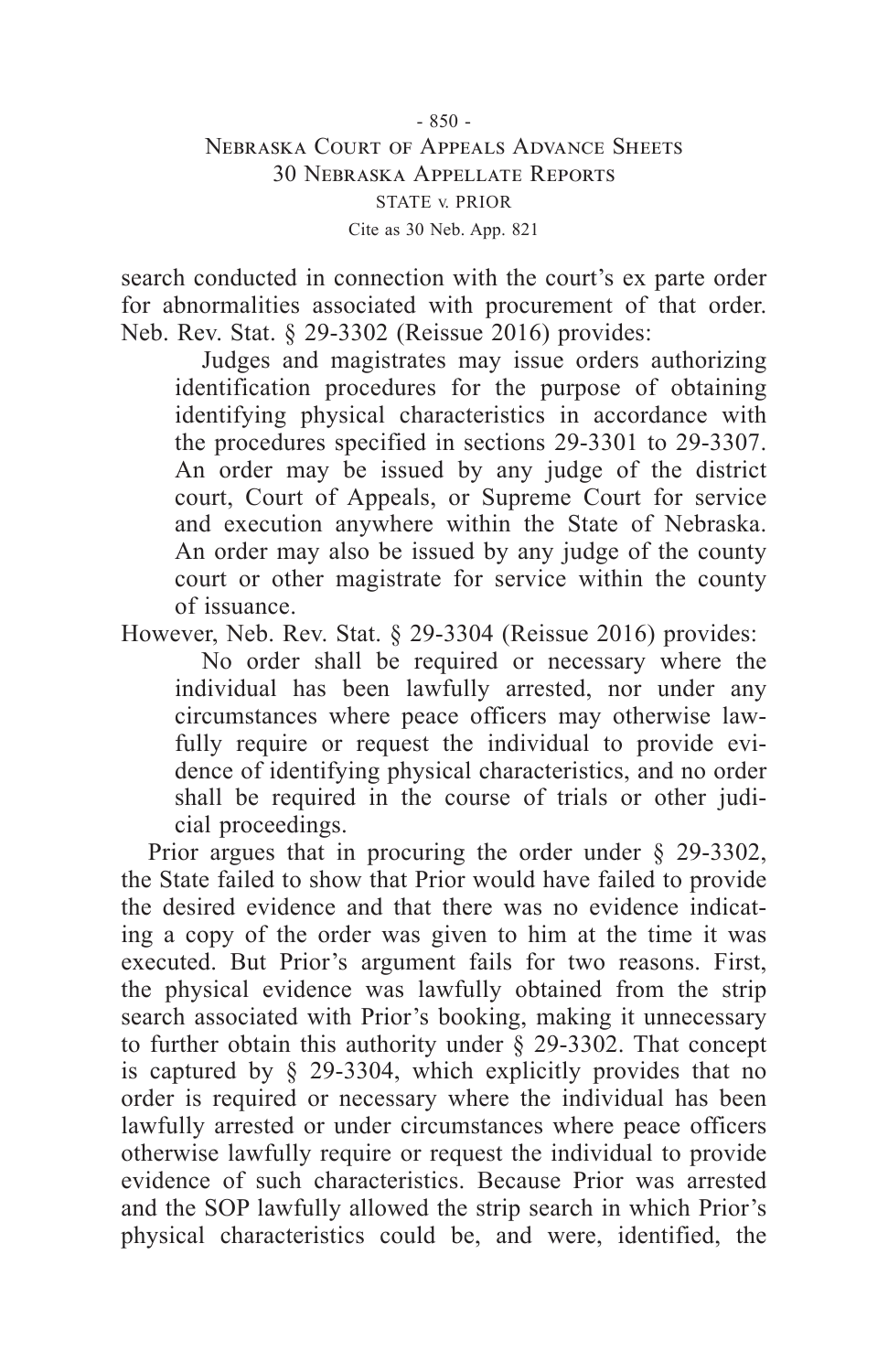# - 851 - Nebraska Court of Appeals Advance Sheets 30 Nebraska Appellate Reports STATE v. PRIOR Cite as 30 Neb. App. 821

separate ex parte order was unnecessary and the abnormalities suggested by Prior were of no consequence.

[19] Second, Prior's claim of abnormality in not requesting permission to review his physical characteristics before seeking an order or serving him with a copy of the order are without consequence. Assuming, without deciding, that Prior would have consented to the search without the order or that a copy of the order was not presented to him upon execution, we determine that neither circumstance would have resulted in the State's failing to procure the physical attributes complained of. We fail to see how Prior's argument that he would have consented to the search without an order would somehow bar evidence procured with an order or which was otherwise validly obtained through the strip search conducted before. Appellate courts will not reverse a criminal conviction in the absence of prejudice to the defendant. *State v. Kirby*, 198 Neb. 646, 254 N.W.2d 424 (1977). This argument fails.

4. Testimony of Jacquilyn and Angelique

Prior next assigns that the district court erred in allowing the testimony of Jacquilyn and Angelique, which was a violation of § 27-404.

[20] In proceedings where the Nebraska Evidence Rules apply, the admissibility of evidence is controlled by the Nebraska Evidence Rules; judicial discretion is involved only when the rules make discretion a factor in determining admissibility. *State v. Hill*, 298 Neb. 675, 905 N.W.2d 668 (2018).

[21,22] A trial court has the discretion to determine the relevancy and admissibility of evidence, and such determinations will not be disturbed on appeal unless they constitute an abuse of that discretion. *State v. Jennings*, 305 Neb. 809, 942 N.W.2d 753 (2020). Additionally, it is within the discretion of the trial court to determine relevancy and admissibility of evidence of other wrongs or acts, and the trial court's decision will not be reversed absent an abuse of that discretion. *State v. Newman*, 4 Neb. App. 265, 541 N.W.2d 662 (1996) (abuse of judicial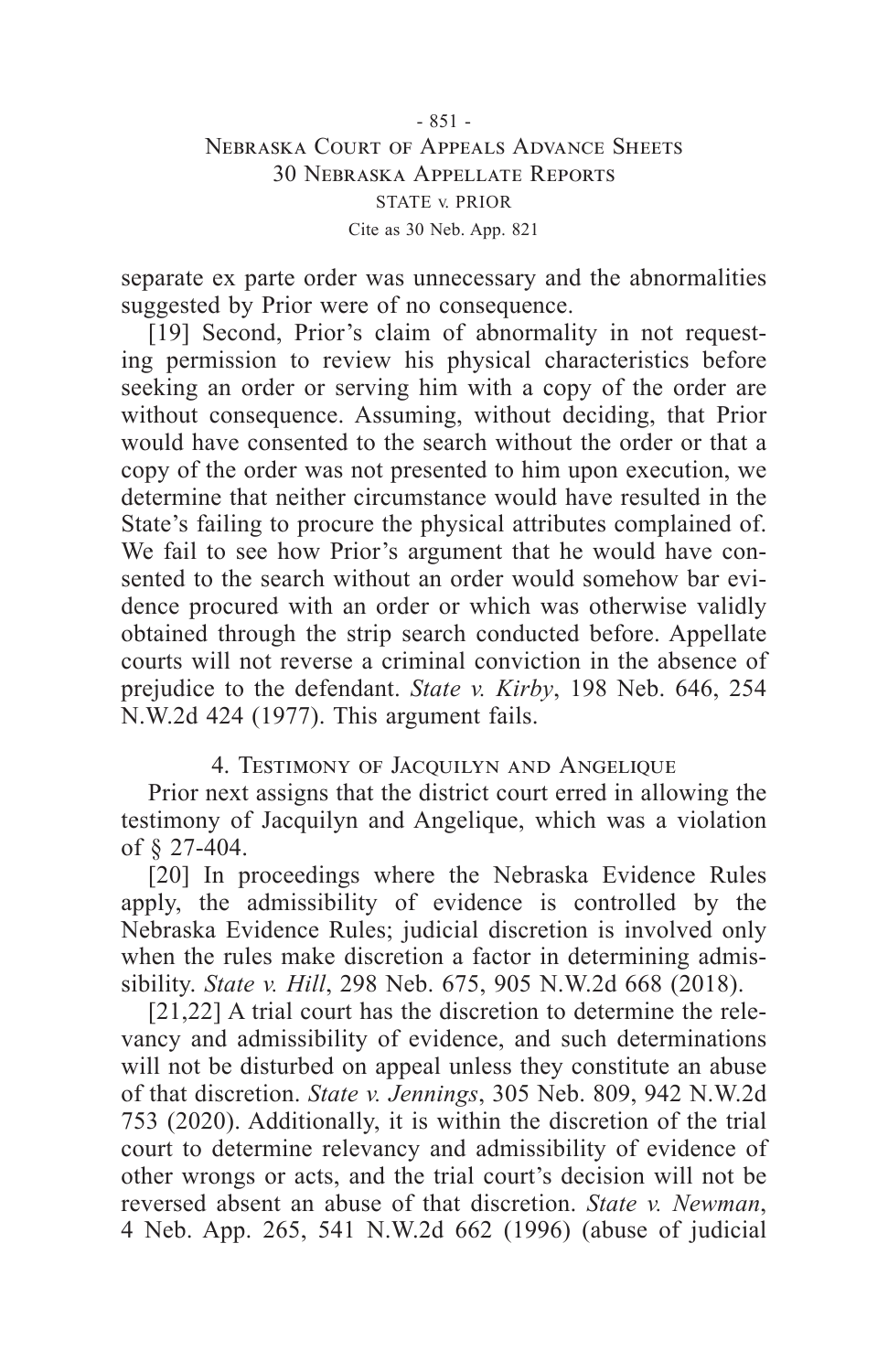discretion means that reasons or rulings of trial court are clearly untenable, unfairly depriving litigant of substantial right and denying just result in matters submitted for disposition).

[23] An appellate court reviews the admission of evidence of other acts by considering whether the evidence was relevant, whether the evidence had a proper purpose, whether the probative value of the evidence outweighed its potential for unfair prejudice, and whether the trial court, if requested, instructed the jury to consider the evidence only for the purpose for which it was admitted. *Id*.

Section 27-404 provides, in pertinent part:

(1) Evidence of a person's character or a trait of his or her character is not admissible for the purpose of proving that he or she acted in conformity therewith on a particular occasion, except:

(a) Evidence of a pertinent trait of his or her character offered by an accused, or by the prosecution to rebut the same;

(b) Evidence of a pertinent trait of character of the victim of the crime offered by an accused or by the prosecution to rebut the same, or evidence of a character trait of peacefulness of the victim offered by the prosecution in a homicide case to rebut evidence that the victim was the first aggressor. In a sexual assault case, reputation, opinion, or other evidence of past sexual behavior of the victim is governed by section 27-412; or

(c) Evidence of the character of a witness as provided in sections 27-607 to 27-609.

(2) Evidence of other crimes, wrongs, or acts is not admissible to prove the character of a person in order to show that he or she acted in conformity therewith. It may, however, be admissible for other purposes, such as proof of motive, opportunity, intent, preparation, plan, knowledge, identity, or absence of mistake or accident.

(3) When such evidence is admissible pursuant to this section, in criminal cases evidence of other crimes,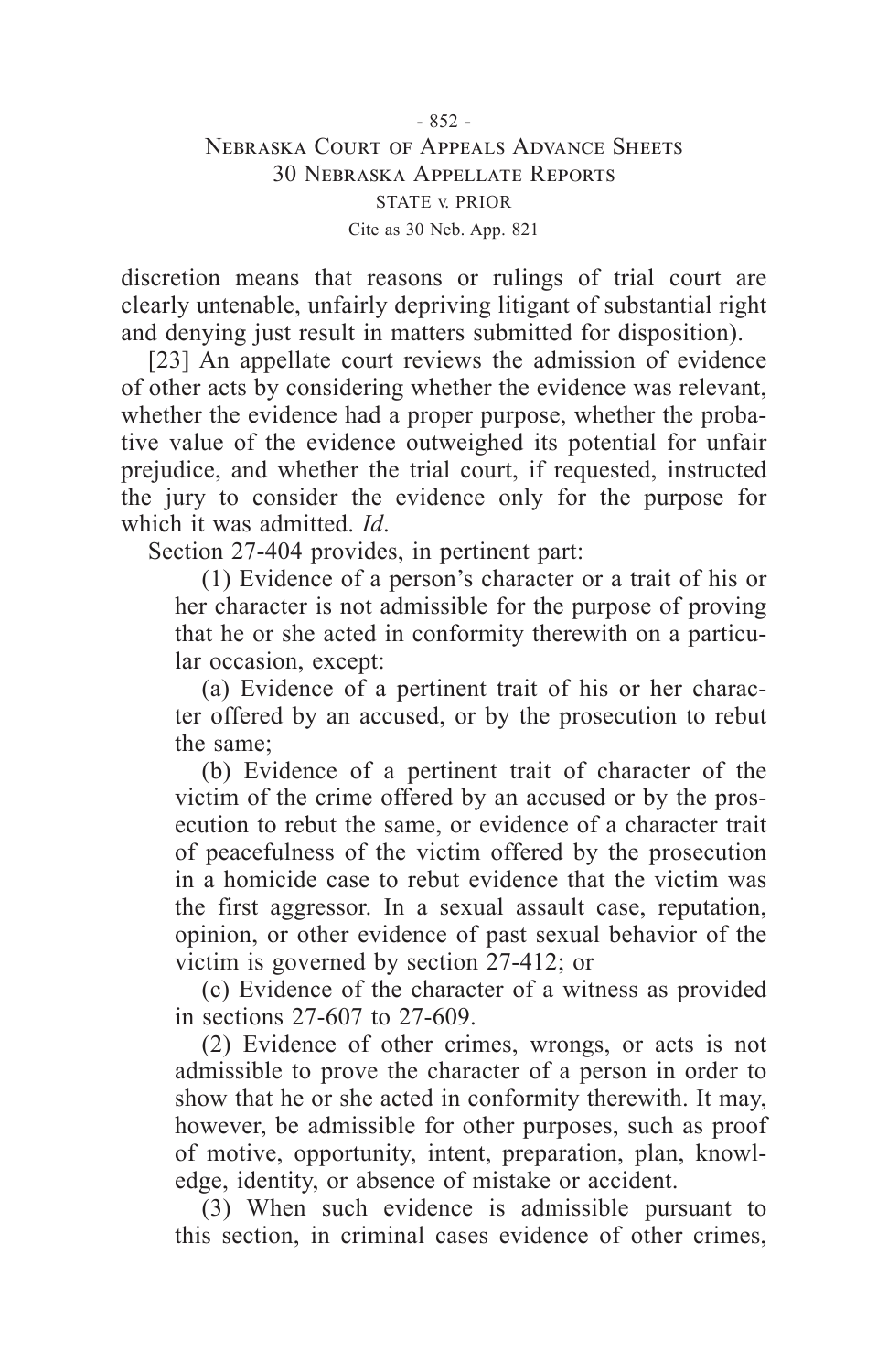# - 853 - Nebraska Court of Appeals Advance Sheets 30 Nebraska Appellate Reports STATE v. PRIOR Cite as 30 Neb. App. 821

wrongs, or acts of the accused may be offered in evidence by the prosecution if the prosecution proves to the court by clear and convincing evidence that the accused committed the crime, wrong, or act. Such proof shall first be made outside the presence of any jury.

Here, the State filed a motion in limine to determine the admissibility of the testimony of Jacquilyn and Angelique under § 27-404. In connection with the motion, the State argued that the events described by Jacquilyn and Angelique should be admissible because they provided evidence of motive, opportunity, intent, preparation, plan, knowledge, identity, or absence of mistake or accident as allowed under § 27-404(2). The court found that the testimony as to Jacquilyn was admissible as relevant to show motive, opportunity, and/or intent, preparation, or plan. Further, the court found that the probative value of the evidence outweighed any prejudicial effect. Likewise, the court found that the testimony of Angelique was admissible given the location of the events which occurred and the nature of the circumstances to show proof of motive, opportunity, intent, preparation, plan, and identity, and that the value of the testimony was not outweighed by the prejudicial effect.

At trial, Jacquilyn and Angelique testified about encounters they had experienced with Prior. Jacquilyn testified that as she drove her vehicle into her garage, Prior pulled up his Lexus behind her in her driveway and began asking her questions that made her feel uncomfortable. Jacquilyn testified to Prior's indicating that her back doorbell was broken and that her window was unlocked. He asked her how she protects herself. Jacquilyn then called 911 to report the encounter. Angelique testified that an individual, later identified by police as Prior, attempted to open her back door 6 days prior to the home invasion robbery and sexual assault of W.R. Angelique's doorbell security camera captured the attempt on video, and the police were contacted. The officers were able to identify Prior and noticed a bag similar to the one described by W.R. The State offered this evidence for a limited purpose, and the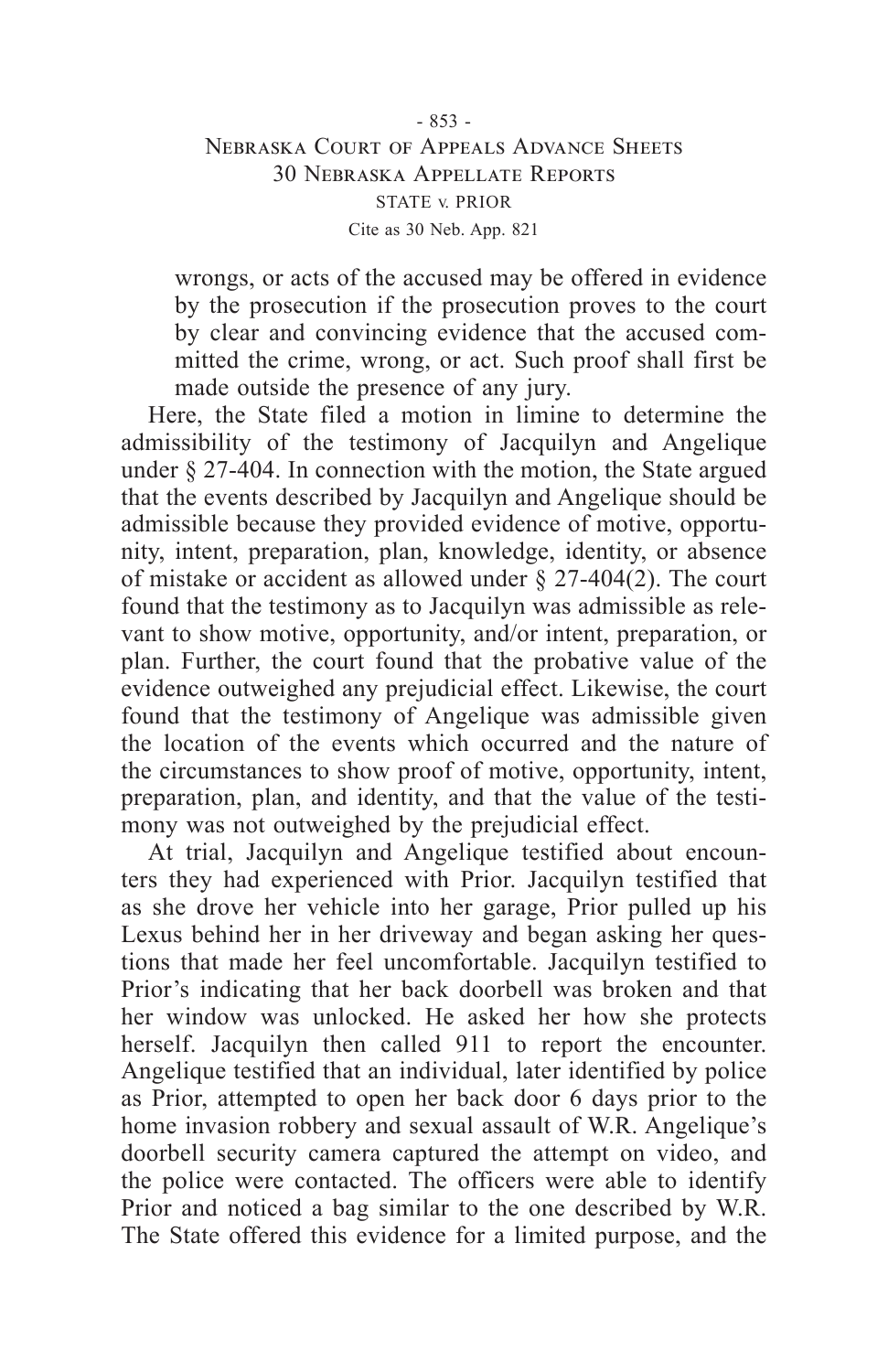# - 854 - Nebraska Court of Appeals Advance Sheets 30 Nebraska Appellate Reports STATE v. PRIOR Cite as 30 Neb. App. 821

court accompanied the testimony with limiting instructions that it was not to be used to show propensity character evidence. Prior argues that under  $\S$  27-404(2), "[e]vidence of other crimes, wrongs, or acts is not admissible to prove the character of a person in order to show that he or she acted in conformity therewith." Although Prior acknowledges the remainder of § 27-404(2) provides that "[i]t may, however, be admissible for other purposes, such as proof of motive, opportunity, intent, preparation, plan, knowledge, identity, or absence of mistake or accident," he argues that the testimony amounted to propensity evidence and was not admissible for another purpose.

Section 27-404 is a rule of inclusion, as opposed to exclusion, and permits the use of other relevant acts for purposes other than to prove that the person acted in conformity with their prior acts. See *State v. Newman*, 250 Neb. 226, 548 N.W.2d 739 (1996). This court has held:

In the case at hand, the trial court instructed the jury that [testimony by two individuals] was to be received for the limited purpose of placing [the defendant] in the area described on the date and time described, and for no other purpose. We find that not only could the evidence be admitted for that limited purpose, but it could also be introduced for purposes of establishing identity and planning. [The defendant's] only defense was that the victim identified the wrong man as her assailant. Placing [the defendant] within blocks of the crime, within hours of the crime, seemingly stalking one woman to her apartment building and approaching another woman near another apartment building, is relevant to the sexual assault of the victim, and therefore there was no abuse of discretion by the trial court in admitting the evidence.

*State v. Newman*, 4 Neb. App. 265, 281, 541 N.W.2d 662, 674 (1996).

Similar to the evidence in *Newman*, the evidence of the prior actions described by Jacquilyn and Angelique were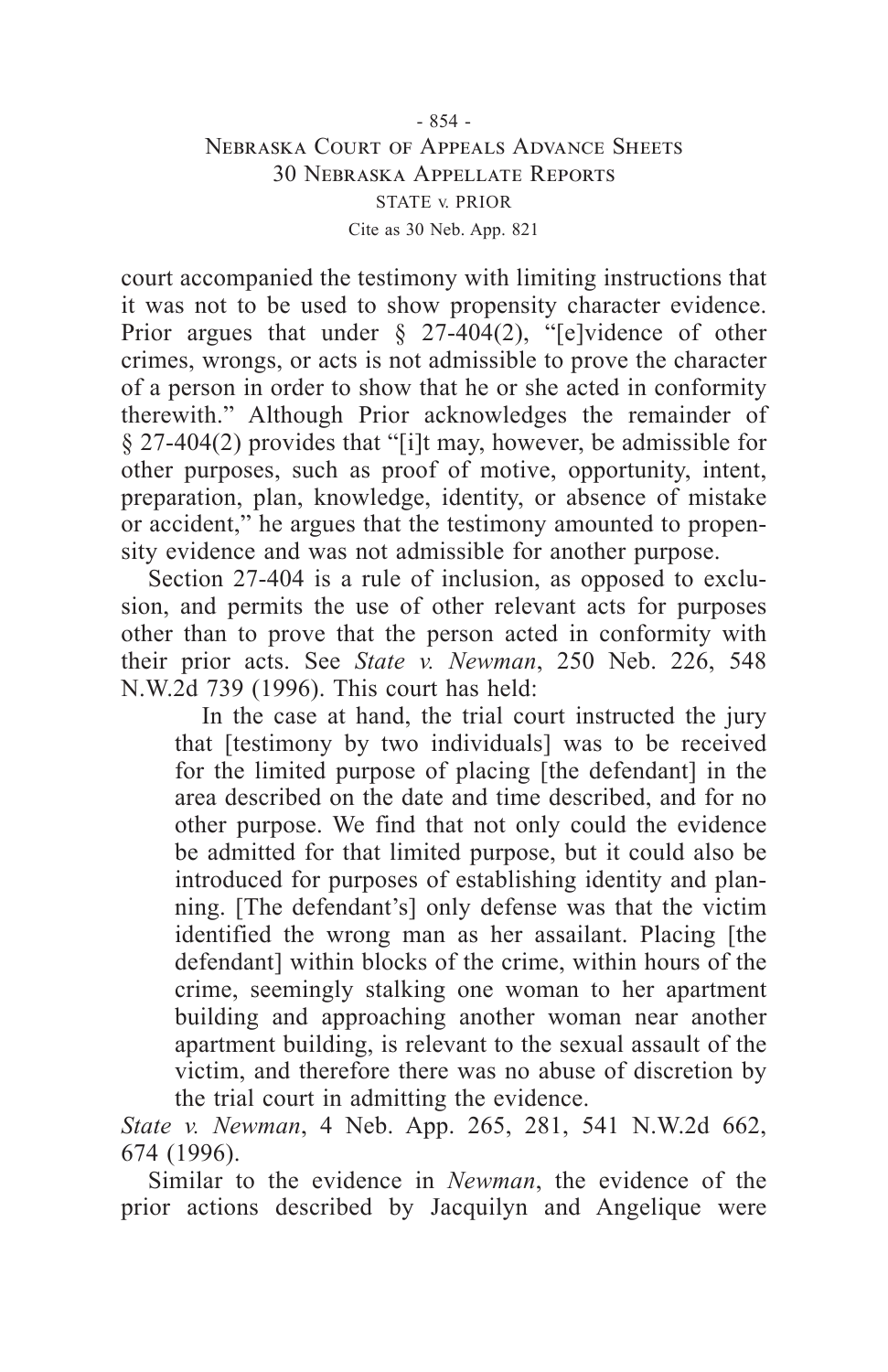# - 855 - Nebraska Court of Appeals Advance Sheets 30 Nebraska Appellate Reports STATE v. PRIOR Cite as 30 Neb. App. 821

relevant and admissible because they placed Prior in the same neighborhood as W.R. within a relevant timeframe, performing similar acts of unauthorized attempted entry into the homes of females in the area, in opposition to Prior's stated defense of misidentification. This testimony provides evidence of identity and planning, thereby rendering it relevant to this specific charge. Nor do we find that this relevant evidence was unfairly prejudicial to Prior. The district court did not abuse its discretion in admitting testimony from both Jacquilyn and Angelique.

# 5. DENIAL OF REQUEST TO SECURE Out-of-State Witnesses

In his next assignment of error, Prior contends that the district court erred in overruling his motion to secure three out-of-state witnesses for his defense.

Neb. Rev. Stat. § 29-1908 (Reissue 2016), which governs the court's ability to secure out-of-state witnesses, provides in part:

If a person in any state, which by its laws has made provision for commanding persons within its borders to attend and testify in criminal prosecutions, or grand jury investigations commenced or about to commence, in this state, is a material witness in a prosecution pending in a court of record in this state, or in a grand jury investigation which has commenced or is about to commence, a judge of such court may issue a certificate under the seal of the court stating these facts and specifying the number of days the witness will be required.

[24,25] Process to secure attendance of witnesses from another state may not be issued unless the testimony proposed to be elicited from such witnesses is relevant to the issues to be tried. *State v. Casados*, 201 Neb. 726, 271 N.W.2d 849 (1978). It is proper to sustain a motion in limine to prevent reference to or the offer of evidence concerning matters which are entirely extraneous or irrelevant to the issues of the case. *Id.*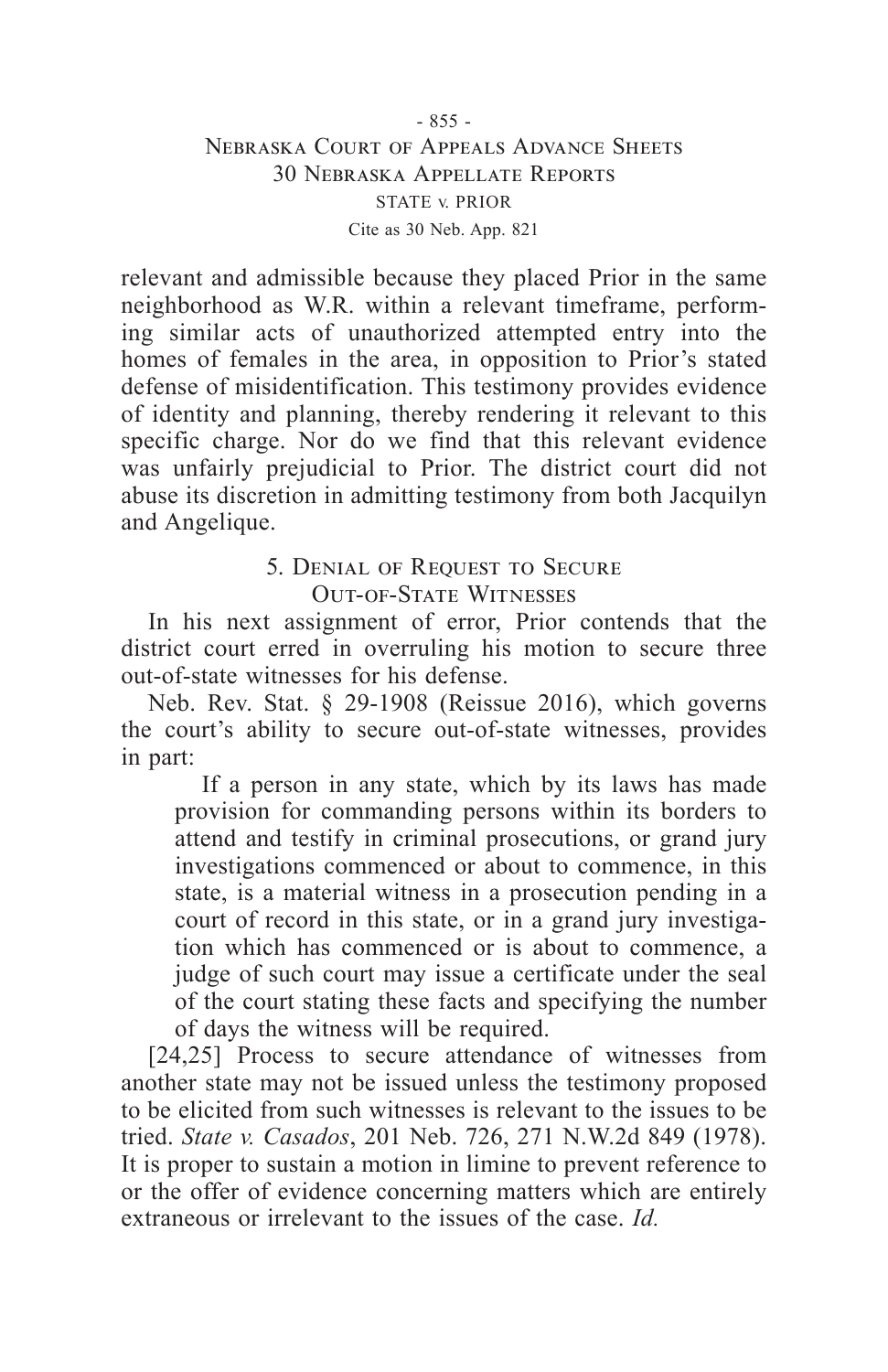# - 856 - Nebraska Court of Appeals Advance Sheets 30 Nebraska Appellate Reports STATE v. PRIOR Cite as 30 Neb. App. 821

Here, Prior filed a motion to secure the attendance of three law enforcement officers from Kansas. In the motion, Prior contended that the witnesses were material and requested that the court order them to attend and testify at trial. At the hearing on the motion, Prior explained that the witnesses would be able to testify regarding a series of rapes that had occurred in Kansas. The court requested that Prior submit an affidavit regarding how the witnesses were material. After receiving the affidavit, the court overruled the motion.

After reviewing the affidavit provided by Prior's counsel to the court in support of his motion to secure the attendance of the three Kansas law enforcement officers, we agree with the district court that Prior failed to demonstrate the officers would provide relevant testimony of matters which were not extraneous to the case. In reaching that conclusion, we note that within the affidavit, Prior's counsel failed to provide any evidence that the alleged Kansas serial rapist had ever been found to act outside of that state, that there was no testimony the alleged Kansas rapist had any physical characteristics similar to those described by W.R., and that the affiant was lacking in any specific evidence that could be considered exculpatory of Prior.

In addition, in *State v. Cain*, 223 Neb. 796, 393 N.W.2d 727 (1986), the Nebraska Supreme Court stated that a denial of defendant's request for subpoenas to compel attendance of witnesses expected to testify to a police informant's alleged prior use of drugs was harmless beyond a reasonable doubt, where tape recordings provided overwhelming evidence of defendant's violations of controlled substance laws. Likewise, even if the testimony sought by Prior by his motion could have been found to be somehow relevant to Prior's defense, overruling the motion to secure the witnesses' attendance was harmless error due to the overwhelming amount of evidence of Prior's guilt, including, but not limited to, the DNA evidence linking Prior to the assault, testimony that Prior was seen in the area on both days the assault took place, video surveillance which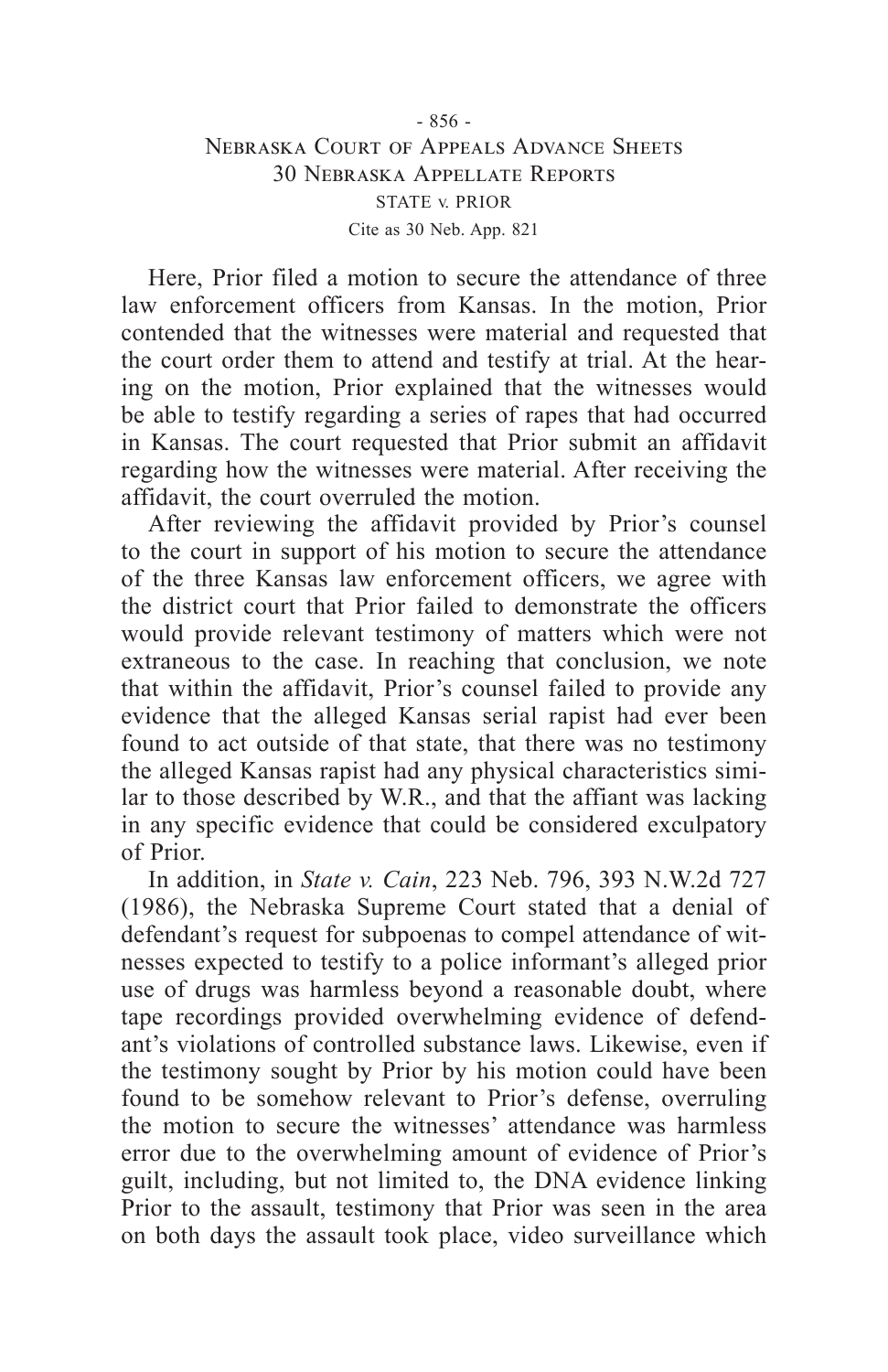# Nebraska Court of Appeals Advance Sheets 30 Nebraska Appellate Reports STATE v. PRIOR Cite as 30 Neb. App. 821

captured Prior's vehicle in the area, a voice identification of Prior by W.R., evidence of Prior's physical characteristics consistent with W.R.'s description of her assailant, evidence that Prior had been involved in at least two reported prior interactions in the area over the last year, evidence that W.R.'s assailant smelled of cigarette smoke accompanied by evidence that Prior smoked cigarettes, and the physical evidence collected from Prior's vehicle, Higgins' home and vehicle, and Prior's abandoned bag. Even if we found that the district court erred in failing to grant Prior's motion for out-of-state witnesses, such error was harmless. This assigned error fails.

6. Denial of Motion for Directed Verdict

Prior alleges that the district court erred when it denied his motion for a directed verdict based on the insufficiency of the evidence. He contends that the State's case was based upon circumstantial evidence, the State's DNA evidence was weak, and the court "was swayed by emotion and sympathy and not enough hard evidence to find [Prior] guilty beyond a reasonable doubt." Brief for appellant at 38.

[26] In a criminal case, a court can direct a verdict only when there is a complete failure of evidence to establish an essential element of the crime charged or the evidence is so doubtful in character, lacking probative value, that a finding of guilt based on such evidence cannot be sustained. *State v. Duncan*, 293 Neb. 359, 878 N.W.2d 363 (2016). If there is any evidence which will sustain a finding for the party against whom a motion for directed verdict is made, the case may not be decided as a matter of law, and a verdict may not be directed. *Id*.

Here, the State presented evidence from W.R. regarding the offenses and the description of the perpetrator. W.R. identified Prior's voice as the voice of her assailant, stating she was "positive" that it was the same individual and that she "would never forget that voice." Video evidence and witness testimony placed Prior near the area on the day that W.R.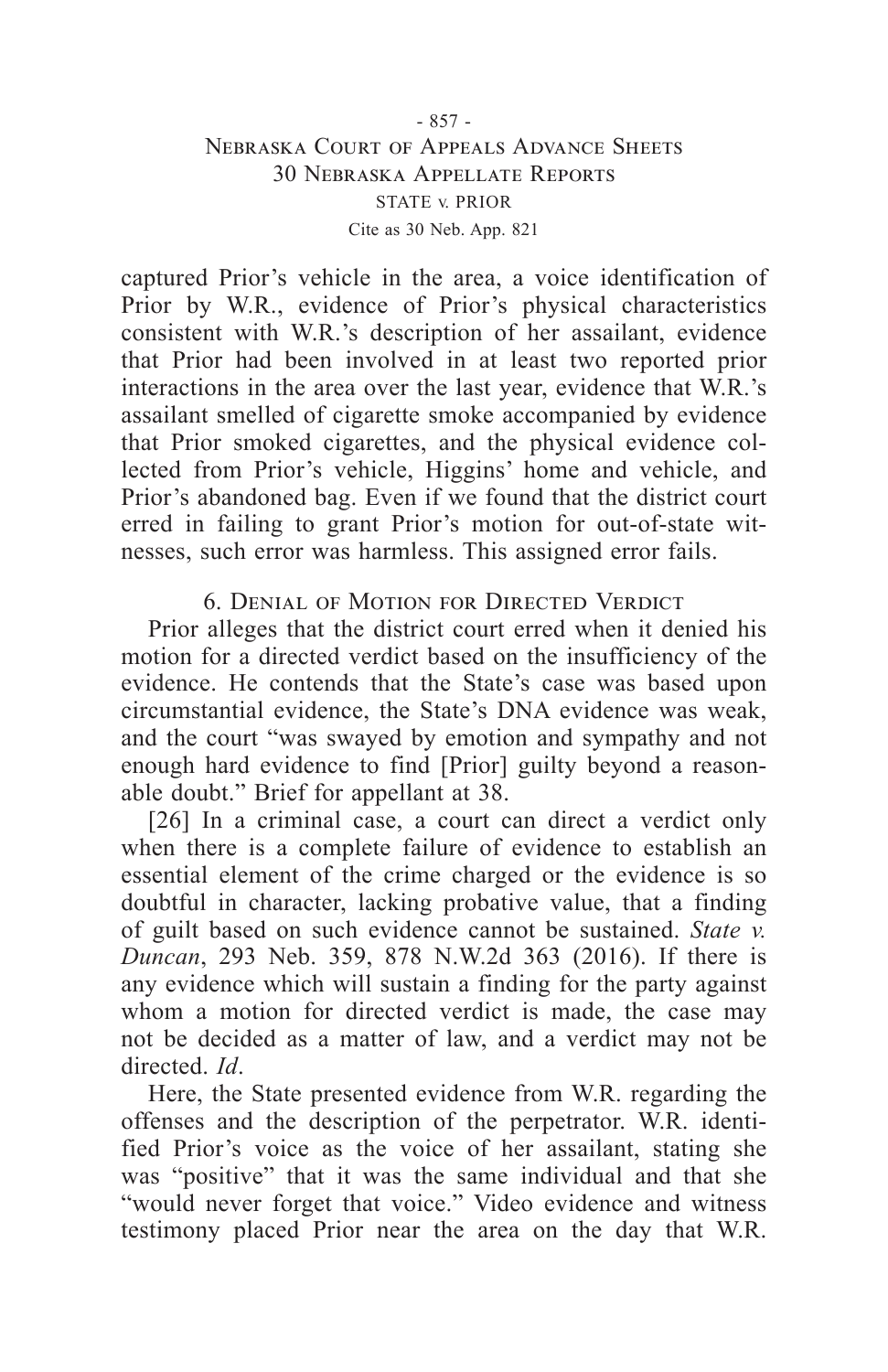# - 858 - Nebraska Court of Appeals Advance Sheets 30 Nebraska Appellate Reports STATE v. PRIOR Cite as 30 Neb. App. 821

was assaulted, and the abandoned bag included items matching the description of items used during the assault of W.R. Additionally, Prior could not be excluded as a contributor of DNA evidence collected at the crime scene, located in the abandoned bag, and located in both Prior's vehicle and the vehicle he had borrowed from Higgins in the days preceding his arrest. Further, W.R.'s DNA was found on items located in Prior's bag. Viewing this evidence presented in the light most favorable to the State, a reasonable trier of fact could have found the State proved the elements of the charged offenses beyond a reasonable doubt. Since there was evidence to sustain a finding for the State, the district court properly denied Prior's motion for a directed verdict. This assignment of error fails.

# 7. Excessive Sentences

Prior's final assignment of error is that the sentences imposed were excessive. Specifically, he contends that the district court abused its discretion (a) by failing to give proper weight and consideration to sentencing factors and (b) in imposing consecutive sentences because his offenses, although each having unique requirements, all stemmed from the same set of facts.

# (a) Consideration of Sentencing Factors

Before addressing Prior's claim that the district court abused its discretion by failing to give proper weight and consideration to sentencing factors, we review Prior's convictions and sentences imposed. Prior was convicted of seven felonies and two misdemeanors. The court determined that Prior was a habitual criminal and sentenced him on his felony convictions pursuant to § 29-2221, which requires a mandatory minimum of 10 years' imprisonment and a maximum of 60 years' imprisonment.

Prior was convicted of seven felonies and sentenced as follows: 45 to 50 years' imprisonment for first degree sexual assault, 15 to 20 years' imprisonment for burglary, 20 to 30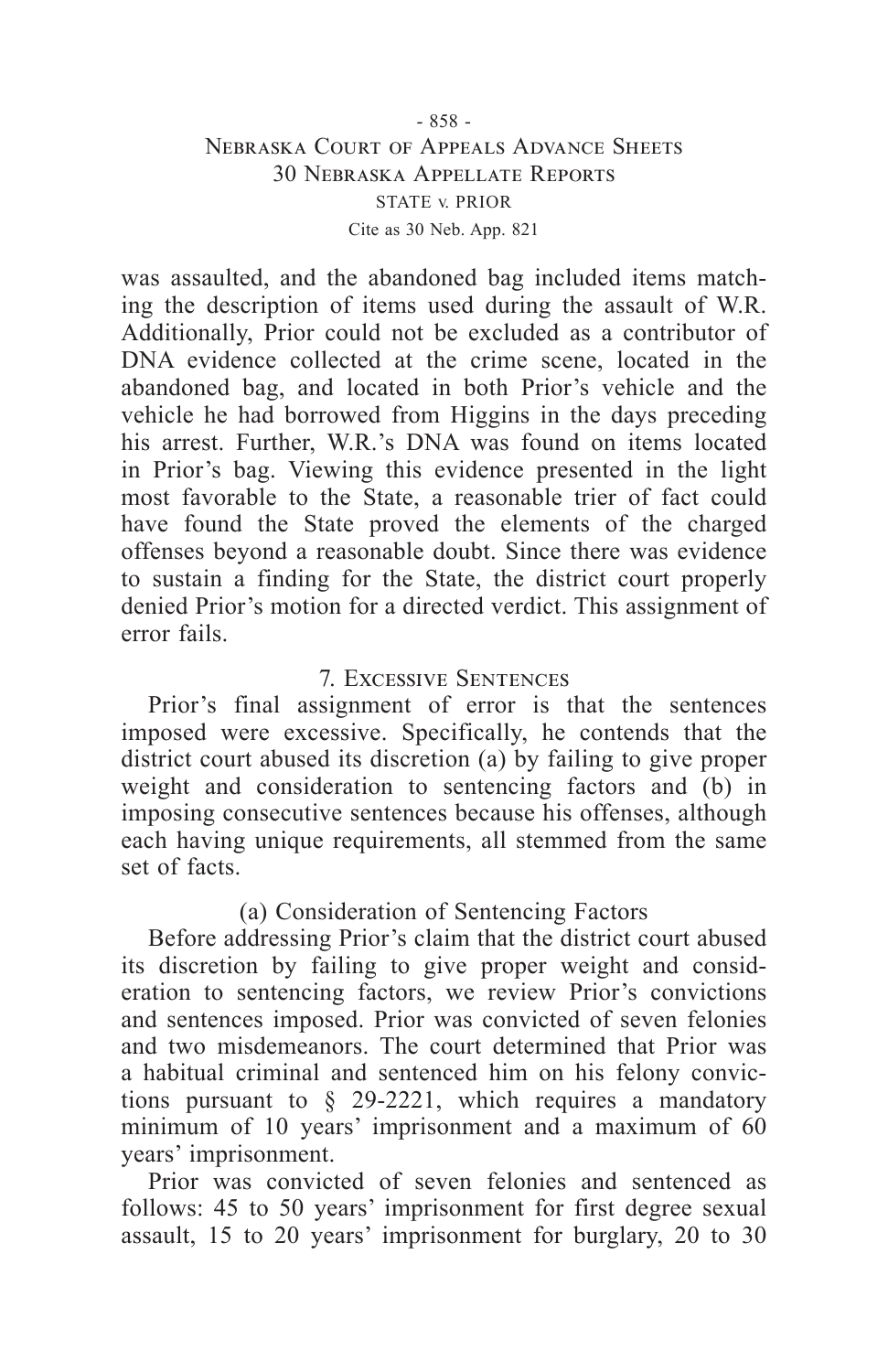# - 859 - Nebraska Court of Appeals Advance Sheets 30 Nebraska Appellate Reports STATE v. PRIOR Cite as 30 Neb. App. 821

years' imprisonment for robbery, 45 to 50 years' imprisonment for use of a firearm to commit a felony, 10 to 20 years' imprisonment for first degree false imprisonment, 20 to 30 years' imprisonment for possession of a firearm by a prohibited person, and 10 to 20 years' imprisonment for terroristic threats. See, Neb. Rev. Stat. § 28-319 (Reissue 2016) (first degree sexual assault); Neb. Rev. Stat. § 28-507 (Reissue 2016) (burglary); Neb. Rev. Stat. § 28-324 (Reissue 2016) (robbery); Neb. Rev. Stat. § 28-1205 (Reissue 2016) (use of firearm to commit felony); Neb. Rev. Stat. § 28-314 (Reissue 2016) (first degree false imprisonment); Neb. Rev. Stat. § 28-1206 (Supp. 2017) (possession of firearm by prohibited person); Neb. Rev. Stat. § 28-311.01 (Reissue 2016) (terroristic threats). Each of these sentences is within the enhanced sentencing range set by the habitual criminal statute of a mandatory minimum of 10 years' imprisonment to a maximum of 60 years' imprisonment. See  $\frac{29-2221(1)}{20}$ . We note that pursuant to  $\frac{29-2221}{20}$ , each of these sentences has a mandatory minimum of 10 years' imprisonment.

Regarding Prior's misdemeanor convictions, the court sentenced Prior to 1 year's imprisonment for his conviction of first degree trespass, which is within the statutory sentencing range for Class I misdemeanors that are punishable by a minimum of no imprisonment to a maximum of 1 year's imprisonment, a \$1,000 fine, or both. See Neb. Rev. Stat. § 28-106 (Reissue 2016); Neb. Rev. Stat. § 28-520 (Reissue 2016) (first degree trespass). The court sentenced Prior to 6 months' imprisonment for his conviction of theft by unlawful taking (\$500 or less), which is within the statutory sentencing range for Class II misdemeanors of a minimum of no imprisonment and a maximum of 6 months' imprisonment, a \$1,000 fine, or both. See, § 28-106; Neb. Rev. Stat. § 28-511 (Reissue 2016) (theft by unlawful taking or disposition); Neb. Rev. Stat. § 28-518(4) (Reissue 2016) (grading of theft offenses).

[27,28] Because the sentences imposed were within statutory limits, we review the sentences imposed for an abuse of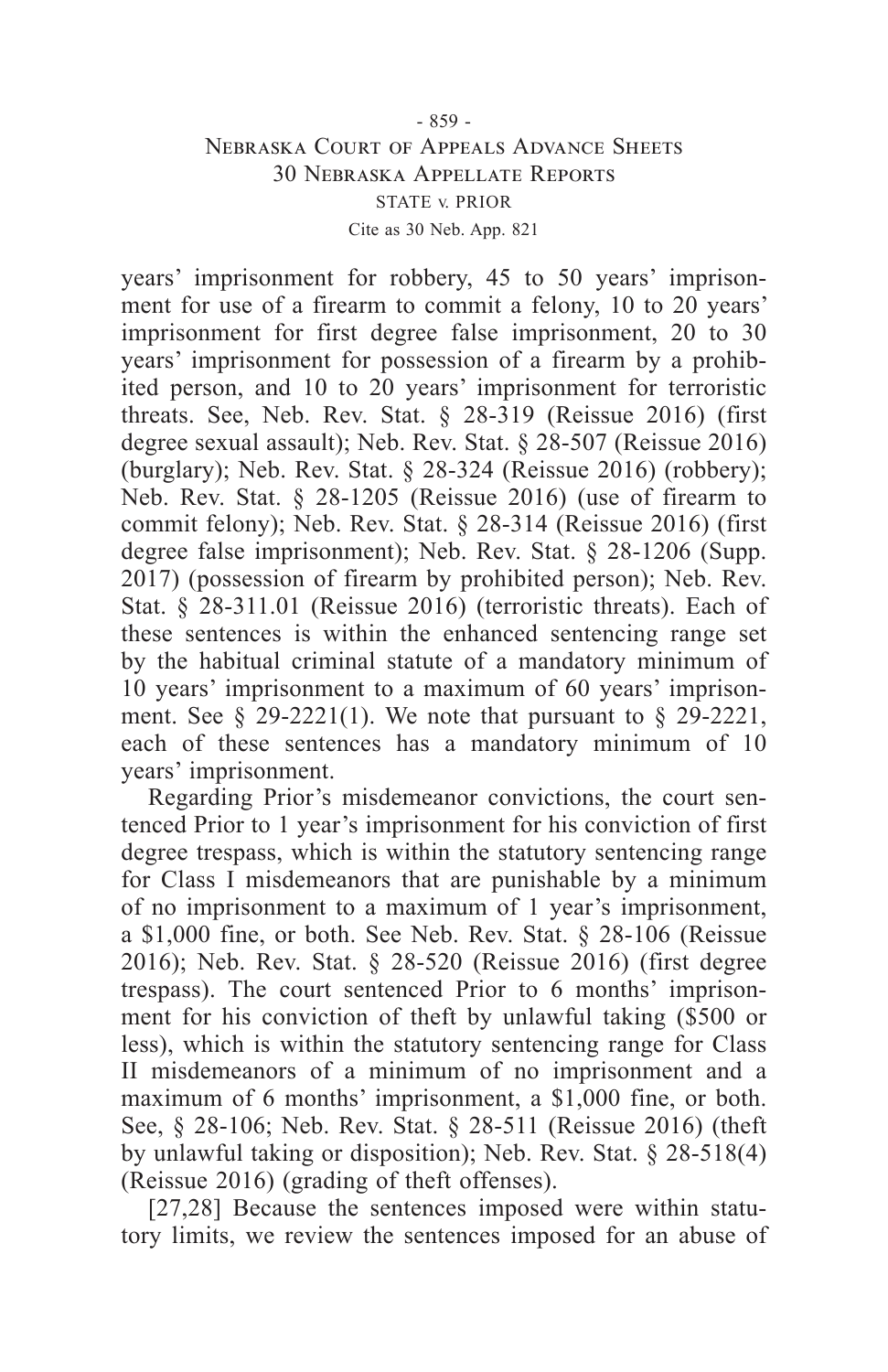# - 860 - Nebraska Court of Appeals Advance Sheets 30 Nebraska Appellate Reports STATE v. PRIOR Cite as 30 Neb. App. 821

discretion. See *State v. Russell*, 292 Neb. 501, 874 N.W.2d 8 (2016). When imposing a sentence, a sentencing judge should customarily consider the defendant's (1) age, (2) mentality, (3) education and experience, (4) social and cultural background, (5) past criminal record or record of law-abiding conduct, and (6) motivation for the offense, as well as (7) the nature of the offense and (8) the amount of violence involved in the commission of the crime. *State v. Mora*, 298 Neb. 185, 903 N.W.2d 244 (2017). However, the sentencing court is not limited to any mathematically applied set of factors. *Id.* The appropriateness of a sentence is necessarily a subjective judgment and includes the sentencing judge's observation of the defendant's demeanor and attitude and all the facts and circumstances surrounding the defendant's life. *Id.*

Here, the district court considered the serious nature and circumstances of the offenses; Prior's history, character, and condition; the information contained in the presentence investigation report; and statements received by the court, including the victim impact statement. The court noted that Prior was 56 years old, was "separated," had obtained a diploma through the GED program, and was unemployed due to his incarceration. Prior's criminal history includes convictions of three counts of burglary, two counts of robbery, and one count of second degree forgery. The court did not have any "LS/CMI" scorings because Prior failed to complete his paperwork for the presentence investigation. The district court determined that a term of imprisonment was necessary for the protection of the public. An appellate court will not disturb a sentence imposed within the statutory limits absent an abuse of discretion by the trial court. *State v. Garcia*, 302 Neb. 406, 923 N.W.2d 725 (2019).

In sum, we determine the district court did not abuse its discretion in imposing the sentences. This determination is based upon the following factors: the district court's imposition of sentences that were within the appropriate statutory sentencing ranges as enhanced under the habitual criminal statute;